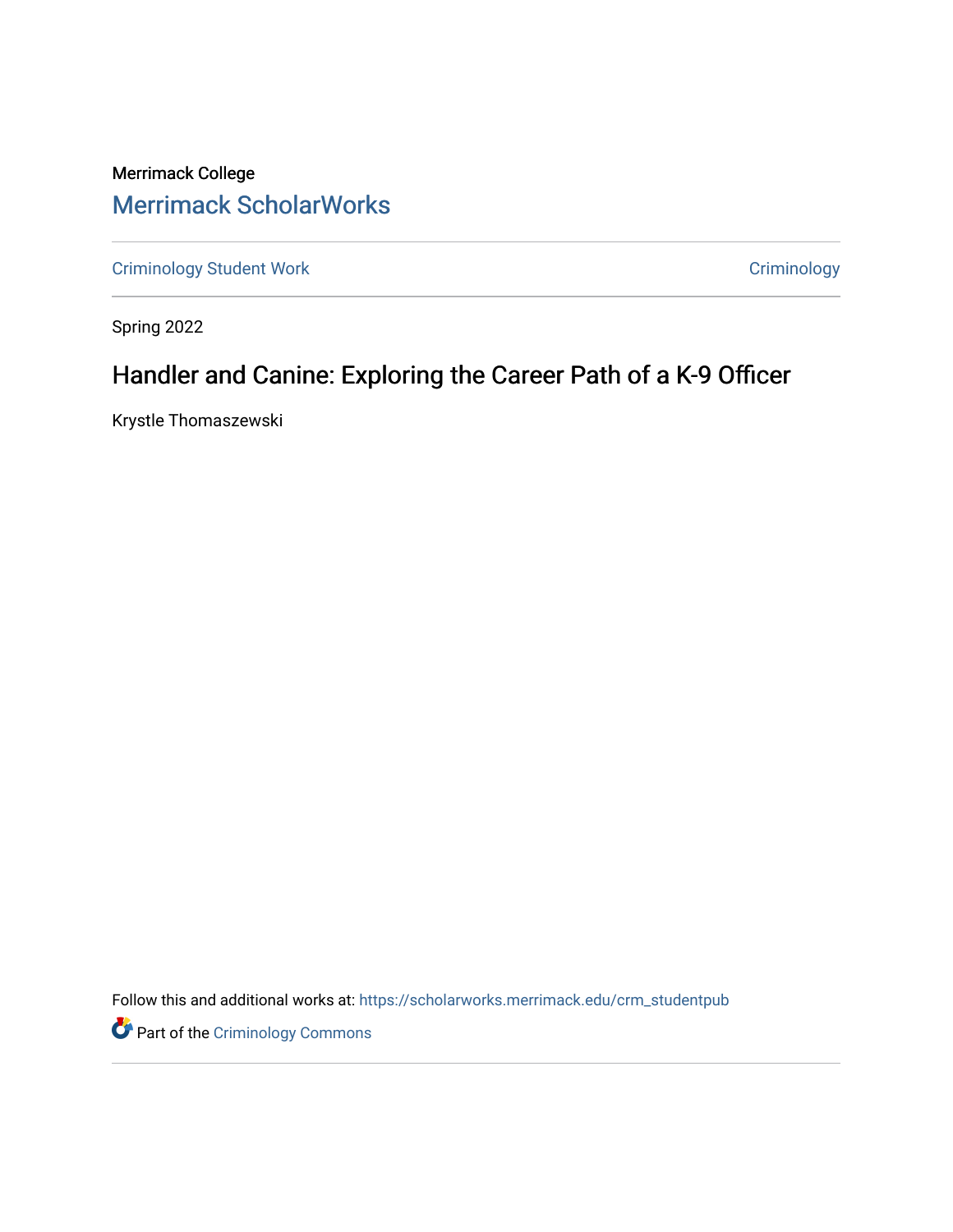Handler and Canine: Exploring the Career Path of a K-9 Officer

Krystle Thomaszewski

Capstone Seminar

CRM6810

Professor Stacie StLouis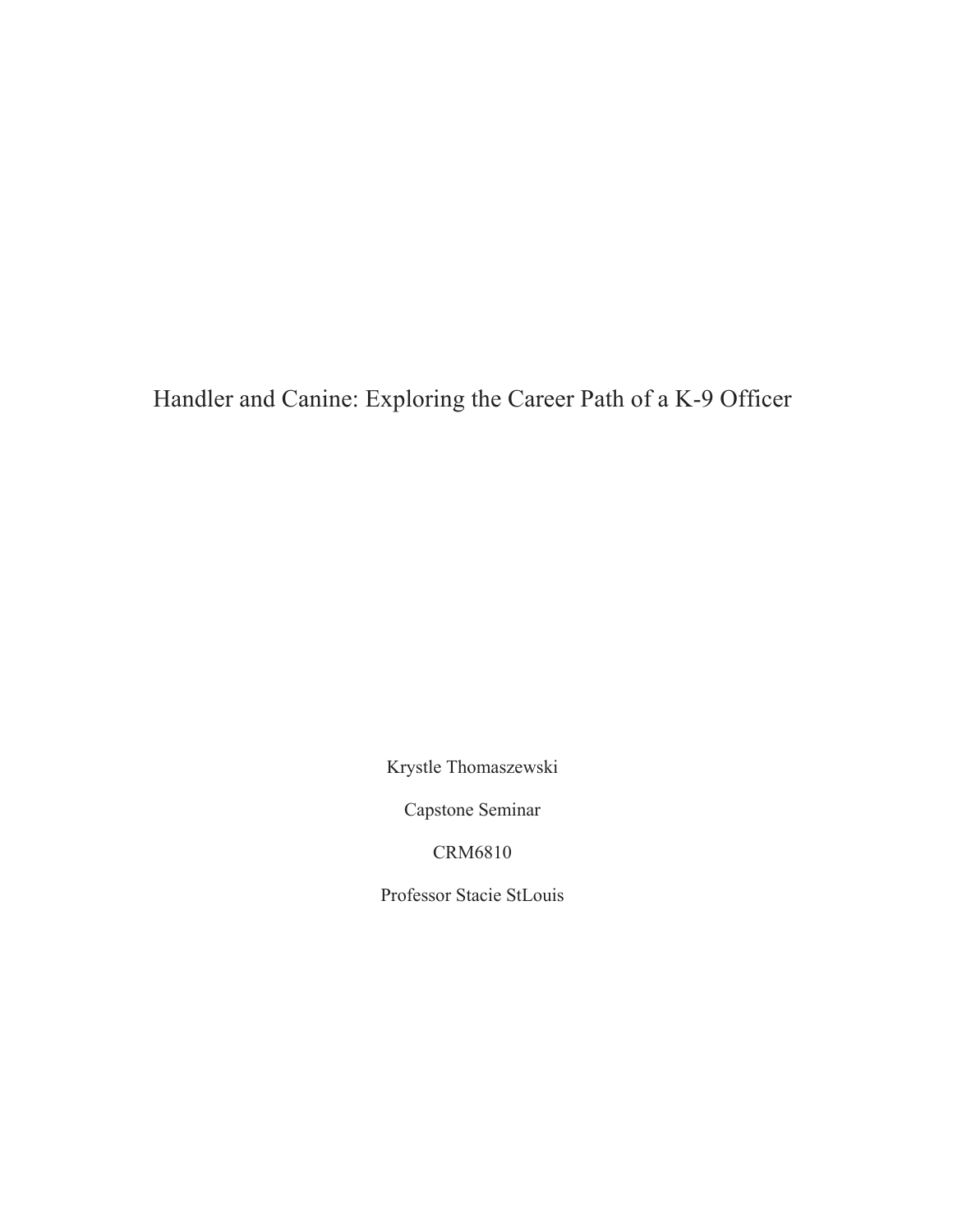## **Abstract**

The K-9 Unit is a special unit within police departments where an officer may have a canine as their partner. They are designed to assist law enforcement in their duties making it easier to keep cities and towns safe. Within this unit, it is required that both handler and canine undergo intensive training. This paper reviews the steps a person may take to join a K-9 Unit and how to excel with their canine partner on the force. After discussing the history of using canines to serve and protect, this paper explores the difficulties of being a K-9 Handler such as the belief that it is cruel and inhumane to utilize animals within such a field. The paper dives into this controversy and concludes that canines love to perform their work alongside their handlers, and work hard to do so.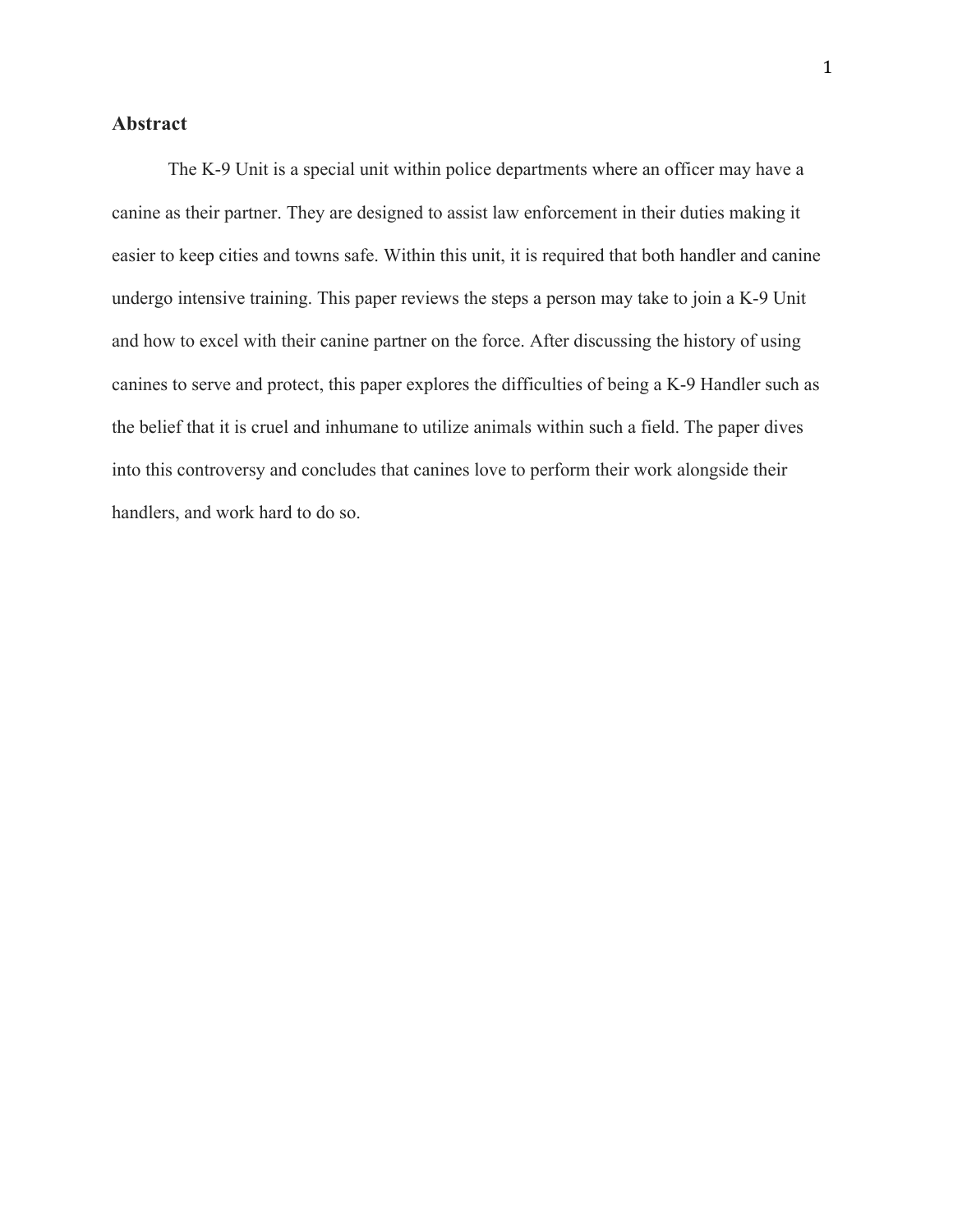## **Introduction**

K-9 Unit officers are handlers of the working canines in police departments. These police officers are to care for the working canines, continuously train with their canine in the job they are given, and work alongside their canine partner against the war on crime. K-9 officers work with all parts of a department and even other departments as well. They will aid in searches, seizures and finding of suspects, artillery, weapons, drugs, missing persons, and even human remains. The dogs are specially trained to listen to the handler's commands and only their handler's commands. This is important so the dog does not listen to random citizens while on the job. The bond between handler and canine is very important for both parties in order to perform the best they can on the job. The canines can be any breed that is used as a typical police working dog for detection or patrol duties. Most utilized dog breeds include the German shepherd, Labrador retriever, and Belgian Malinois. The canines are specially trained in being able to perform searches and apprehensions of persons (Handy et al., 1961). These canines are handpicked and trained by professional K-9 trainers and then matched with an officer that the dog would work well with together. This is determined by both the officer's personality and the canine's personality. The officer will work with different dogs to help the trainers determine which dog and handler are best paired. The police department may choose to have one or more handler and canine, and sometimes they utilize the State K-9 Unit and dispatch them to the area needing the K-9 if they do not have their own unit. K-9 Unit officers can work at the federal, state, and local levels. The handlers are to take care of the K-9s and be able to have control over their K-9 partner. The handlers need to keep up with training and respond to calls that require the K-9. Depending on the breed, some will be more difficult than others.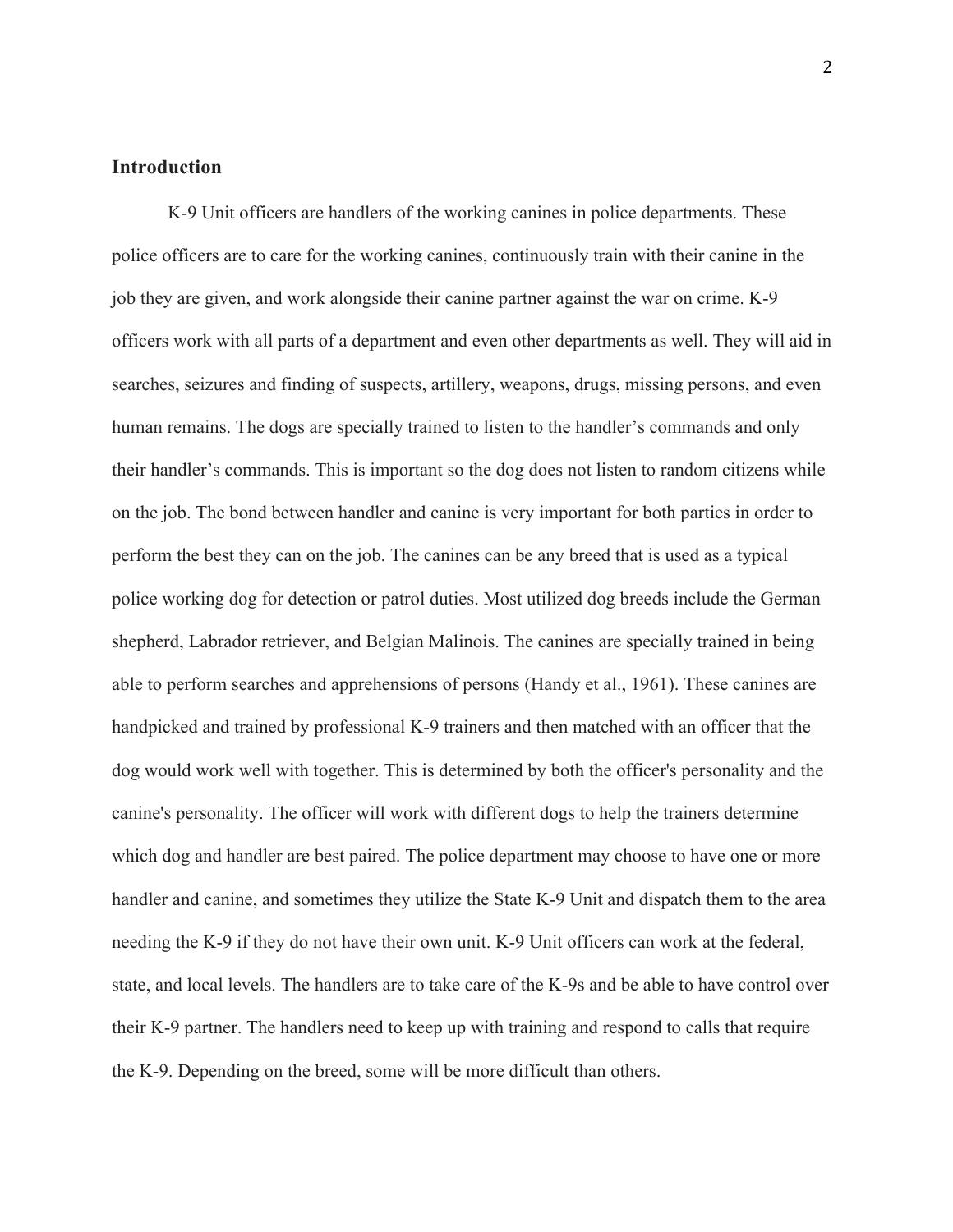This paper discusses the history of how canines became associated with law enforcement leading to their many uses in today's day and age, as well as how to actually become a K-9 Unit police officer. This paper touches base on the different types of K-9 officer jobs a person may apply to be, and gives the information needed to the reader so that they may be able to choose the right career path for themselves. The reader may use this paper and the information within to aid in deciding whether this is a possible career path they may be interested in, or help to make the decision that this is not the career path for them. This paper discusses what would make a person the better candidate for the K-9 unit position, and the possible controversies or issues that come along with the job.

#### **History of K-9**

Dogs have been known to work along-side humankind throughout history. The earliest war known to date that dogs have been used for is as far back as the Peloponnesian War which dates 431-404 B.C. (Dorriety, 2005, p.89). Since dogs were used for protection and to assist in wars, it makes sense as to why law enforcement would want to start to use them as well. Well known leaders like Cyrus, the founder of the Persian Monarchy, King Henry VIII of England, and Napoleon were known to use dogs in wars (Sloan, 1955, p. 386). Dogs would be used to intimidate and attack their opponents (Sloan, 1955). As the years went on, dogs continued to be used in World War I and World War II. The first use of canines may have been for catching food and to warn or protect against bigger threats (Sloan, 1955, p.385) The olfactory of canines is more superior to those of humans, which makes them better at being able to track other animals down (Dorriety, 2005, p. 89). The previous research done by Dorriety (2005) states that dog's have more than two hundred million olfactory sensory cells in their nasal chambers and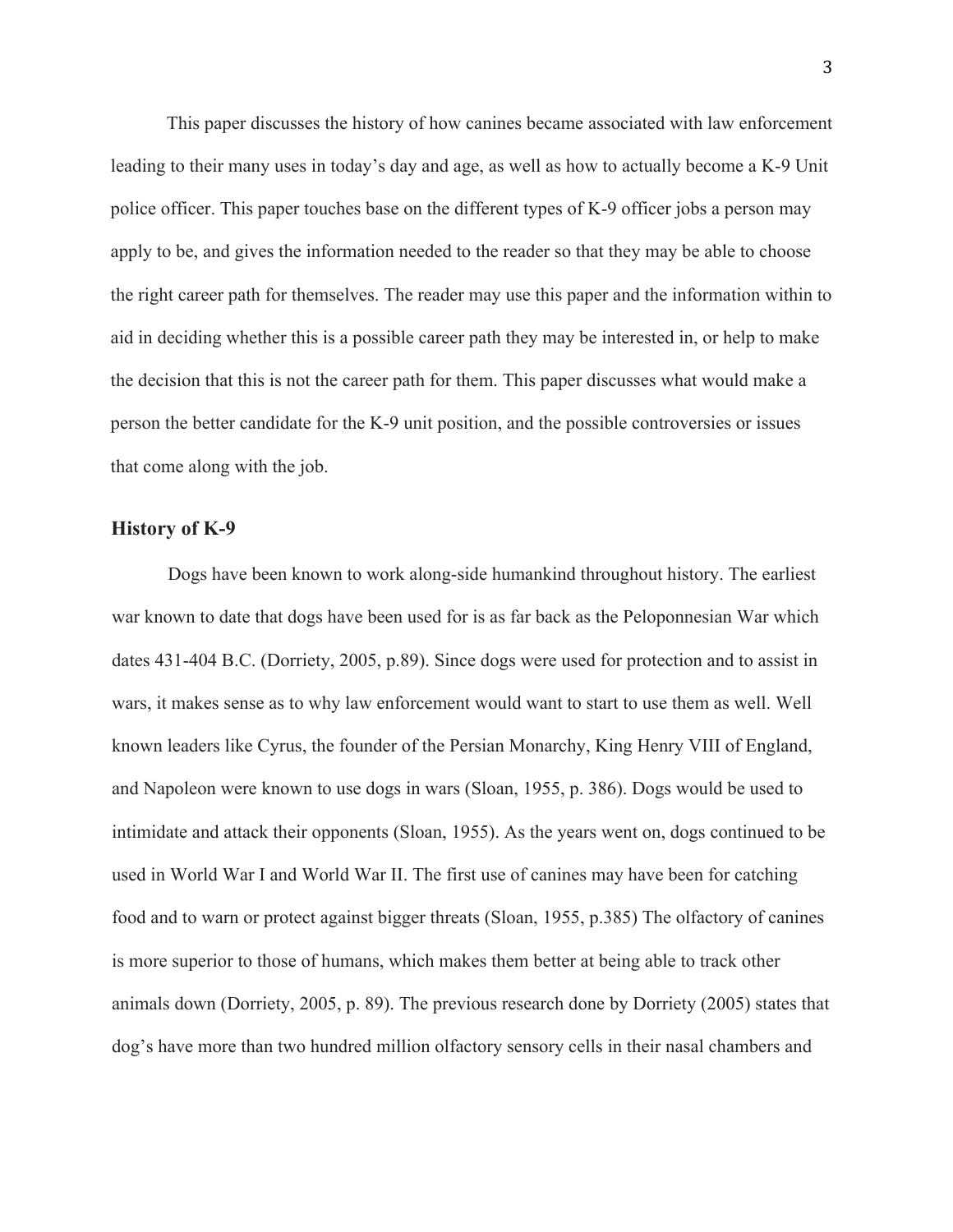the adult human only has five million. In history dogs have been used in wars, for hunting, and even for protection.

The earliest programs that started to utilize canines for law enforcement in the United States of America began in the South Orange (New Jersey) and New York City Police Departments around 1907 (Dorriety, 2005, p. 89). Police dog programs only consisted of the northeastern part of the United States in 1952 as the programs were on the rise (Chapman, 1990, p.16). According to Sander's (2006) research, there was an incline between 1950s and 1960s due to an increase of burglaries, vandalism, and assaults. As time passed, the popularity of dogs used in law enforcement grew at a rapid rate. Some people might have called it a "fad" because the increased use of K-9s grew at such a rapid rate (Dorriety, 2005, p. 89). The popularity of departments creating their own K-9 unit to assist law enforcement officers on the job grew as interest in human-animal interaction increased (Sanders, 2006).

#### **Patrol and Detection**

Today, officers can have a detection dog, a patrol dog, or one that is trained in both tasks. Detection K-9s are dogs that are able to identify and alert the specific item they are detecting. The specific item that could be needed to be detected are human remains (Alexander et. al, 2011). Detection K-9s undergo very intense and extensive training in order to get the job of being a K-9 officer. The dog starts training from when it is a puppy; although in recent years there have been rescues being trained to be detection dogs as well. These dogs must have outstanding obedience and detection abilities. Not every dog is cut out to be a detection dog. This would be because of the different drives the breeds have. The breed of dog is important to make sure they can perform the jobs that are asked of them.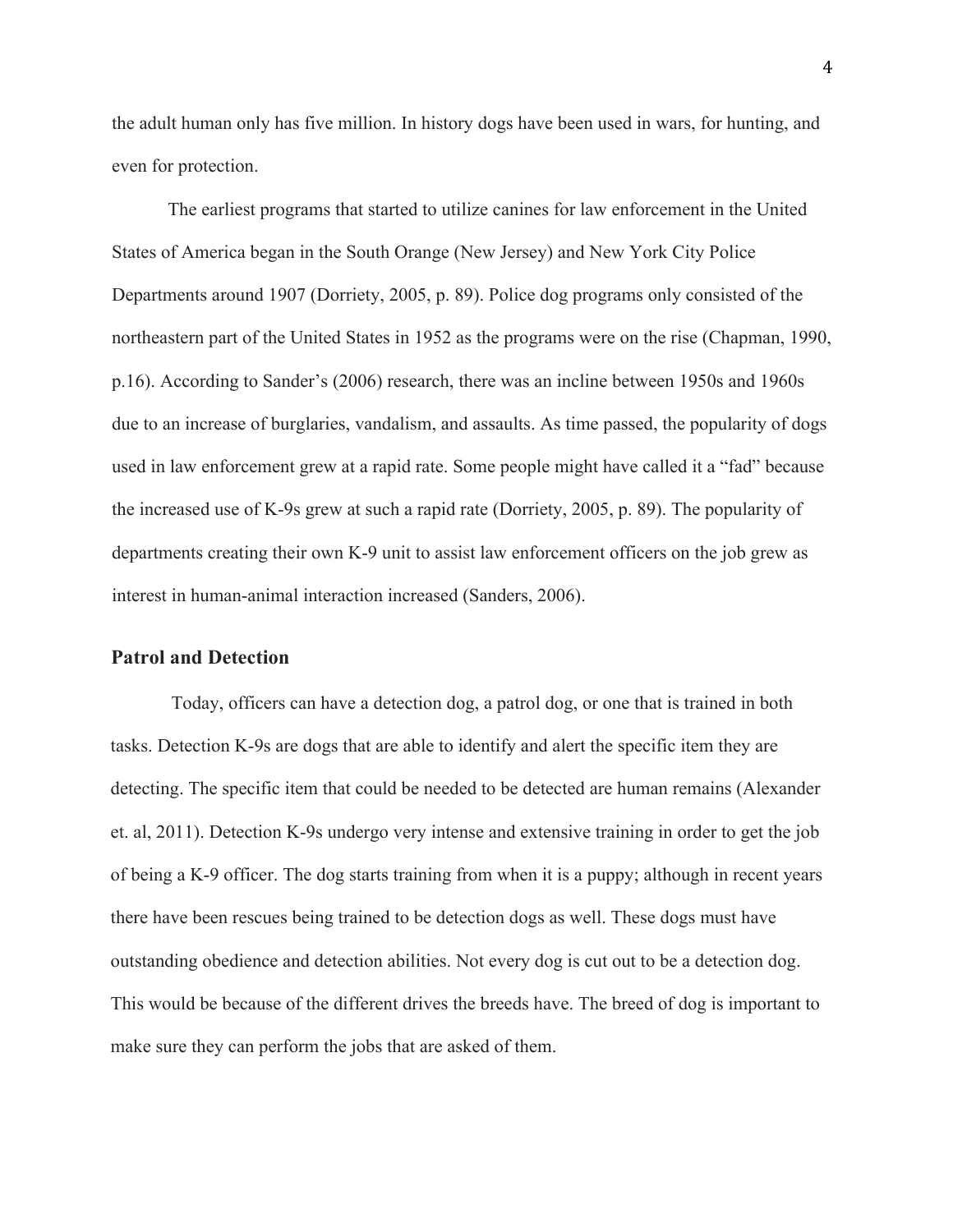The most well known dog utilized in law enforcement is the German shepherd (Harris, 2016). There are many other breeds used around the world by law enforcements, they find the breed in their country that performs the job best. In the United States the canine used for tracking was bloodhounds as they proved to be impeccable at their job (Sloan, 1955, p. 388). Back in 1923 Doberman Pinschers, Rottweiler's, German Shepherds, Airedales, Setters, Pointers, and Rhodesian Ridgebacks were the breeds trained in South Africa Quaggaport training facility in order to be more patrol dogs than detection (Sloan, 1955, p.390). As the German Shepherd is world widely utilized in law enforcement, other breeds that people may have unheard of are used as well. For example poodles have been known to be used for their intelligence in detection work, and even American Staffordshire Terriers, or also known as Pitbulls, have made their debut today. In the study done by Tadeusz et al. (2014), they use Labrador Retrievers, German Shepherds, Terriers, and English Cocker Spaniels. Not only does breed matter when finding the right dog for the K-9 job, studies have shown that the gender of the dog does not matter (Tadeusz et al., 2014).

Patrol K-9's are dogs who perform tasks with their handlers instructions such as apprehending suspects, officer protection, area or building clearance, and act as security. These dogs are seen more on social media or out in the streets as they are out more often than the detection dogs. Patrol K-9's have very specific tasks required of them just as a detection dog has their tasks to alert their specific items. These K-9's are trained in specific areas such as obedience, tracking, attacking, and searching (Handy et al., 1961). These dogs must have the most outstanding obedience because when they are patrolling they must be able to adhere from any distractions and listen only to their handler and nobody else. This is very important, as the K-9's job is to only listen to the handler so a suspect cannot call off or distract the dog. These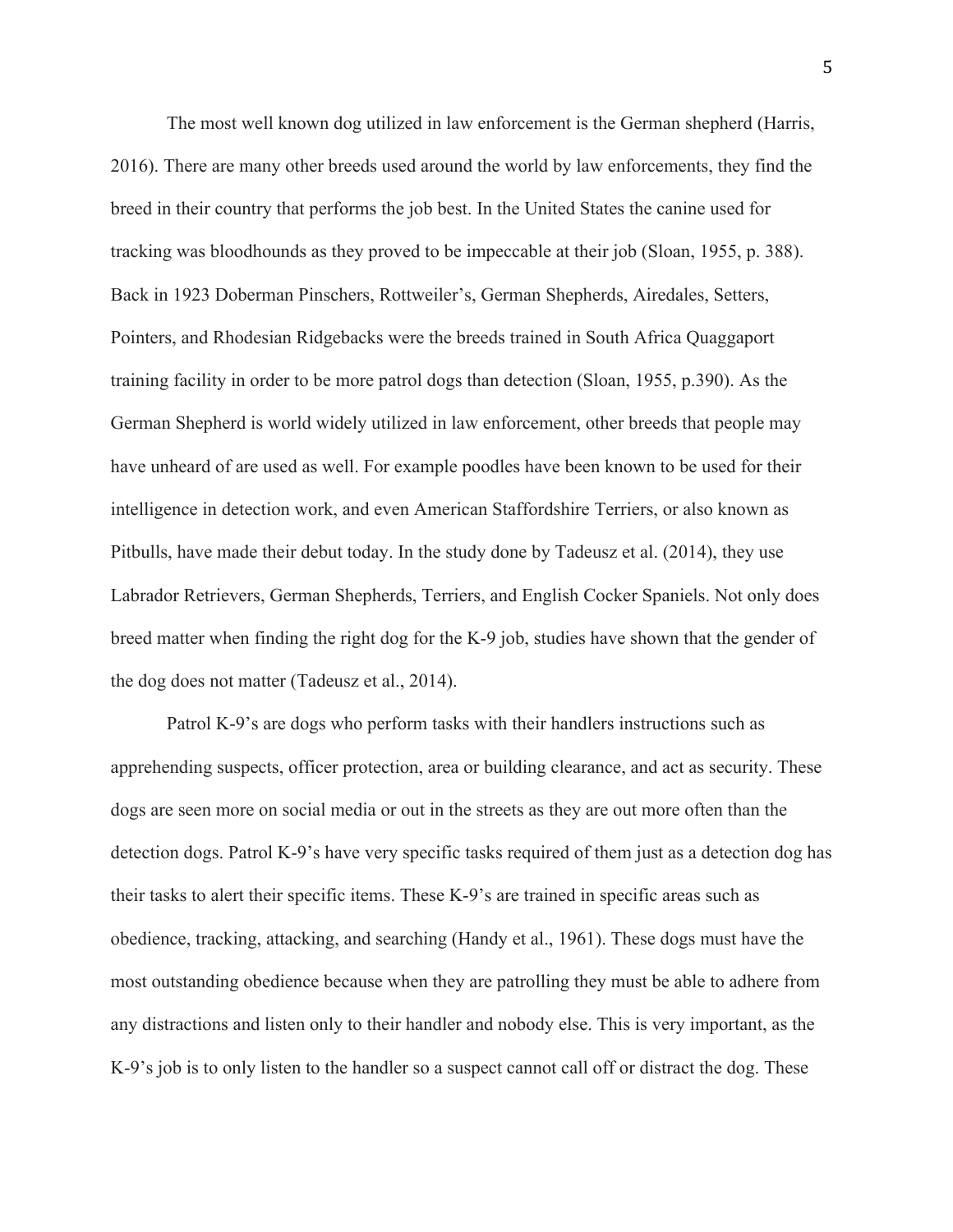patrol dogs know their job and focus only on what their task is given to them by their handler. These dogs must be able to work under any conditions and terrain so they are trained to climb walls, ladders, window jumps, crawl spaces, stairs, and be able to drag objects as well (Handy et al., 1961). The patrol K-9's must not be fearful to do anything as they are trained to go through any obstacle to apprehend the suspect no matter where they are (Harris, 2016). In Fox's (2015) article he describes how trainers decide what dog is best suited for the job of patrol dog. The dog must pass all of the tests required seeing how they react to their environment, sociability, and alertness.

These dogs must have a drive to them that shows they would be good patrol dogs (Sanders, 2006). These patrol dogs are trained to protect their handlers at any cost, sometimes it may cost their lives or cause a trip to the emergency room. These types of dogs put their life on the line everyday they work, not all suspects will stop once the dog is present, sometimes the dogs need to go apprehend the suspect because they try to escape or hide from the police, or will not drop their weapons trying to harm the dog or police. These dogs are trained to bite and hold their suspect until they get a command from their handler to let go. As stated in Mesloh's (2006) article the dogs ability to stop in its tracks on verbal command by the handler is important so there are no instances where the K-9 bites the suspect after they decide to comply with law enforcement. This is why the training for patrol K-9's is very extensive and rigorous.

Detection K-9s are dogs that are able to identify and alert the specific item they are detecting. These K9s undergo very intense and extensive training in order to get the job of being a K-9 officer. The dog starts training from when it is a puppy; although in recent years there have been rescues being trained to be detection dogs as well. These dogs must have outstanding obedience and detection abilities. Not every dog is cut out to be a detection dog. As Harris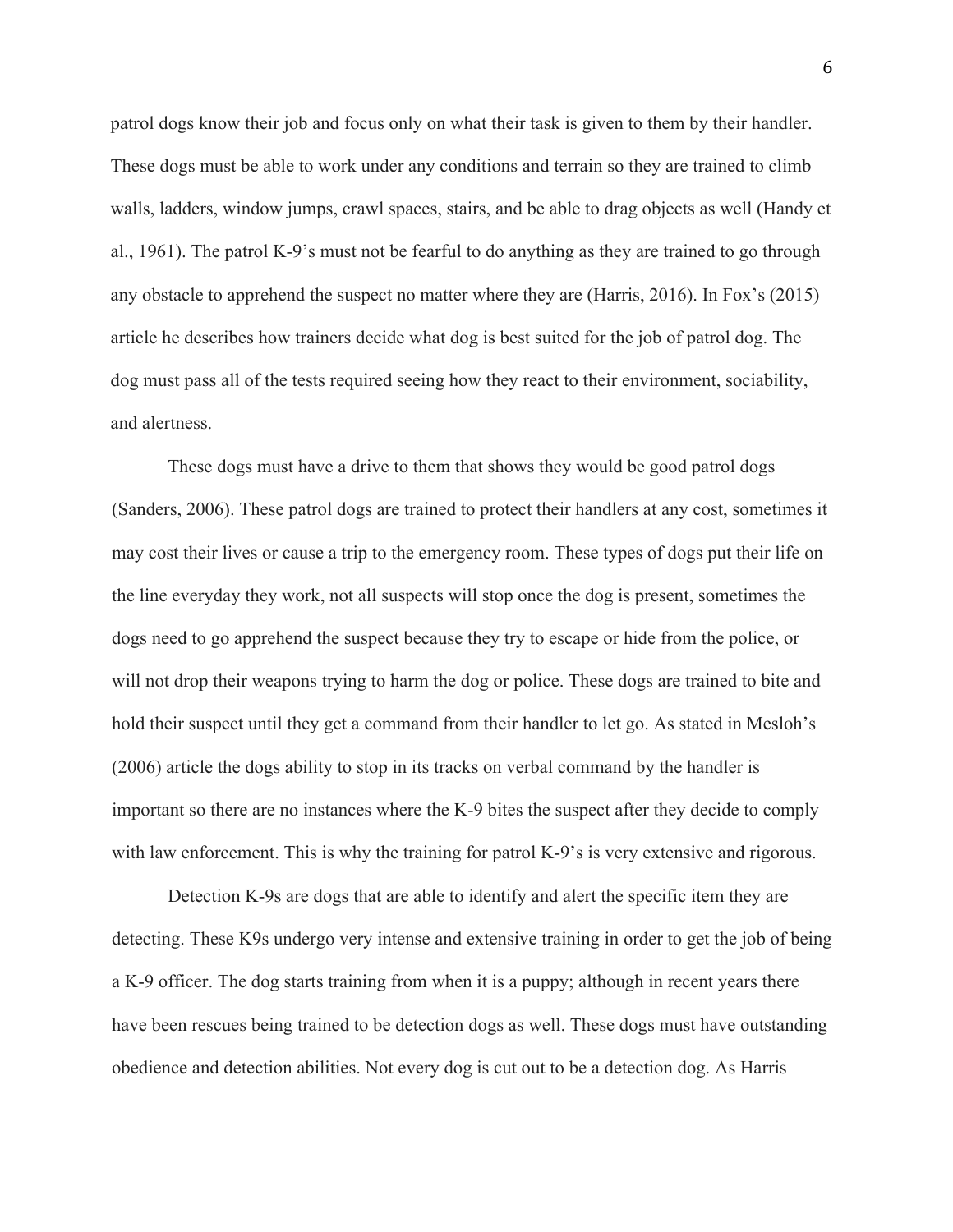(2016) explains it is important to make sure the dog is a good match for the job and tasks asked of them. Detection dogs are able to detect explosives, artillery, human remains, missing persons, and drugs (Furst, 2008). During their training they must start off with training with the specific object that they must know how to properly detect. The K9s train constant hours with the objects they must detect and the training slowly begins to get more difficult as the dog ages (Alexander et al., 2011). An article written by Kevin Rooney (2013) states that there's no need for a dual purpose K-9, but it does help even if they do not need the dual-purpose canine.

As described above canines have a superior ability to smell things that humans cannot smell. Using dogs in detection makes an officer's life easier. As the war on drugs continues the detection K-9 comes in handy when needing to find narcotics. As stated in Bulzomi's (2000) article, "drug detection dogs have been proven highly effective and reliable when detecting illegal narcotics." Another type of detection that a K-9 can be trained in is explosives and artillery. These K-9's detect explosives such as bombs and guns. These types of detection dogs became popular after the 9/11 tragedy (Furst, 2008). During the 9/11 tragedy there were already K-9's that were largely utilized in order to find missing persons. After 9/11 happened the use of detection K-9's grew more popular over the years and unfortunately due to such a horrific event (Furst, 2008). Detection dogs can be seen at airports, theme parks, events or gatherings, and special instances that require a detection K-9. Special instances may be a missing persons search, drug busts, vehicle stops, or border patrols.

#### **Becoming a K-9 Officer**

In order to become part of the K-9 Unit, a person must be a sworn police officer of that department for at least a year. Depending on which department the person would like to be in the K-9 unit will determine the steps to becoming an officer. If the person would like to become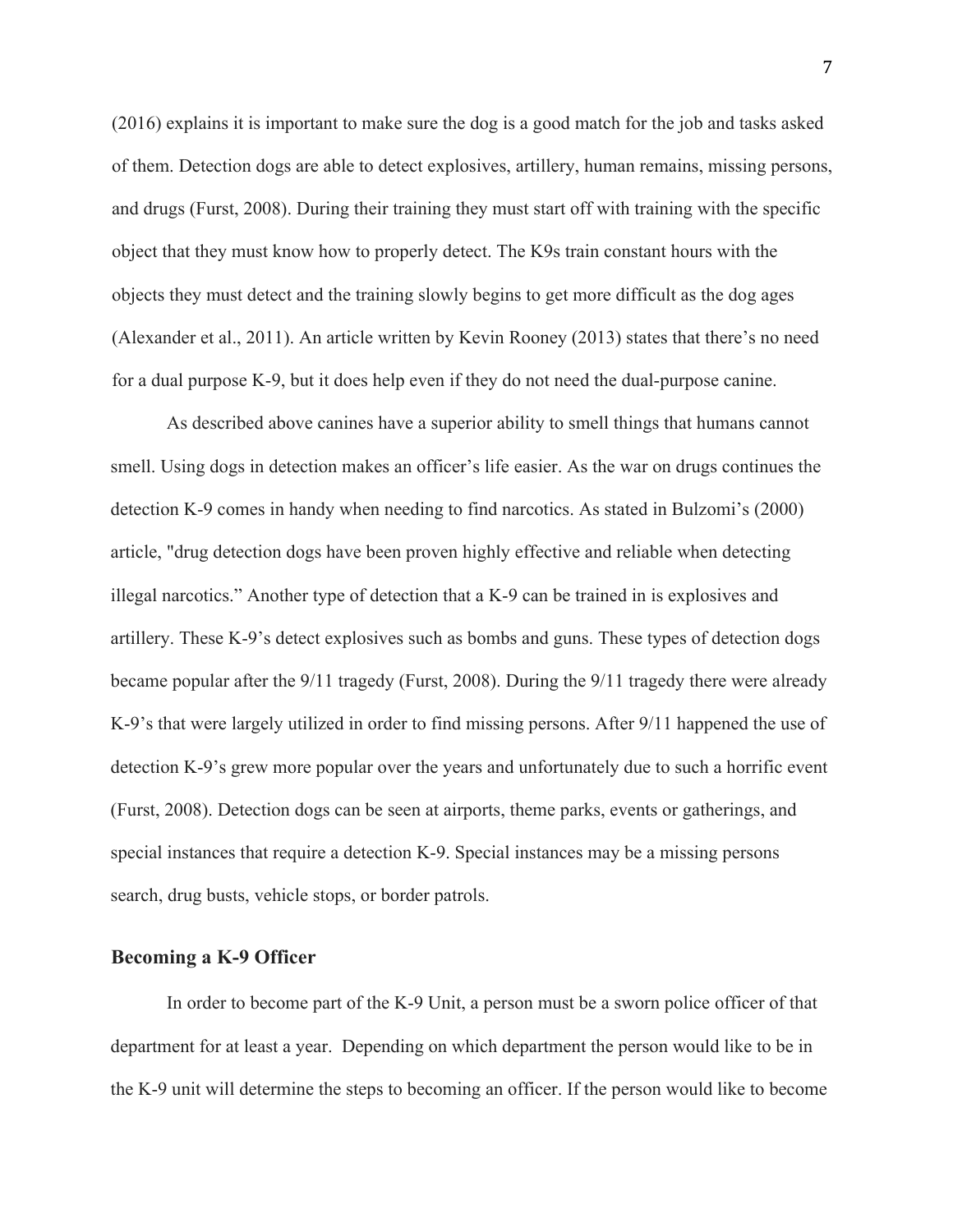part of a local department's K-9 unit, then they must take the civil service test. Local departments may host their own exams as well. Once signed up and prepared to take the exam, the person must have a score above 70 in order to qualify. The same goes for the state departments as well, you must sign up for the state civil service test and receive a score higher than a 70. The department will then contact you in regards to moving forward. The applicant will then be set up for the physical tests, also known as the PT test, and the Cooper test. The Cooper test qualifications depend on the standards set in the state for men and women. The person must pass this Cooper test and move forward to the PT obstacle course test. The PT test is an obstacle course that one will perform multiple tasks within a certain time limit in order to pass. There is a trial date and then at the end of the week the actual test and you can only perform it once. After passing both tests the person will be sent to an academy for a few months in order to prepare themselves correctly for the police duties that will follow in their new career. Each department then requires a psych evaluation. This psychological evaluation helps to determine whether the applicant is mentally stable for the job at hand. The psychological evaluations take place at off-site facilities that have assigned psychologists that read the tests in order to determine if the applicant is deemed sane for the job. Once the person passes these psychological tests then they move on to be sworn into the department they had applied to and become one of the team.

The educational requirements for being a K-9 officer consists of what the department requires for education to be a regular officer, trooper, or special agent. The person would need a high school diploma, and sometimes departments require a degree in criminal justice, criminology, or police science (Phillips, 2022). Having a degree in such studies can make the chances of being selected to be a K-9 officer more likely. The higher the officer's education, the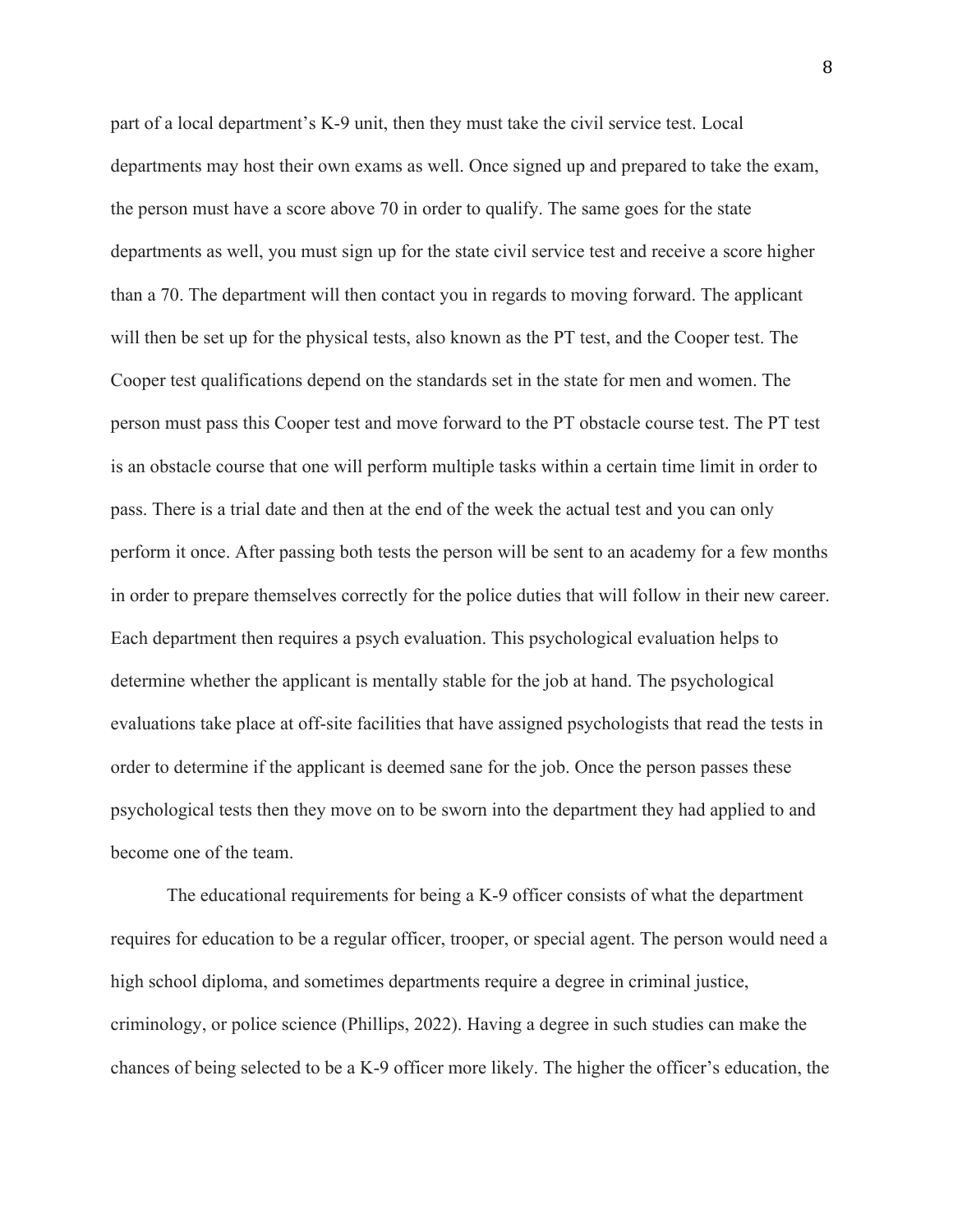better off an officer is when applying for new positions. This not only increases the chances of being chosen for the K-9 Unit officer position, but having previous experience with working dogs can also increase this likelihood of being selected as a K-9 officer (Sanders, 2006). Previous experience can include having your own personal working dog and training them in protection work or advanced obedience training for competitions. Working along-side K-9 trainers and knowing what the job and training may entail can help show that a person is ready for the high responsibilities a K-9 officer takes on (Sanders, 2006). Being a police officer in the first place is a lot of responsibility, so taking on a K-9 partner and being responsible for them and their actions as well can be even more difficult. An officer must be able to be on call 24/7 as the K-9 may be needed at any hours of the day and night (Phillips, 2022). If there are multiple K-9's in a department they may each be assigned a shift with their handler, but if not the handler and K-9 must be prepared to answer any call at any hour of the day (Phillips, 2022). These officers must have interpersonal skills, communication, physical fitness, animal handling, and investigation skills. It is more to take on as a K-9 officer rather than a regular police officer.

After a person is a sworn officer they must be on this department for a minimum of a year before applying for K-9 unit. Even then it does not guarantee that they will be chosen for the K-9 handler position. These tasks must be completed for State and Federal as well, however, the process and requirements of the tests will be much more difficult. Then the officer can apply to be on the K-9 Unit when and if spots open up. The handler that is chosen will be matched up by the K-9 trainers with a K-9 that best suits him or her. The handler may also acquire their own dog if the department does not already have a trained K-9 that needs a new handler. They may acquire from local breeders, import dogs, or K-9 trainers may supply dogs as well (Sanders, 2006). If it is a new puppy, the K-9 will undergo extensive training first and then proceed to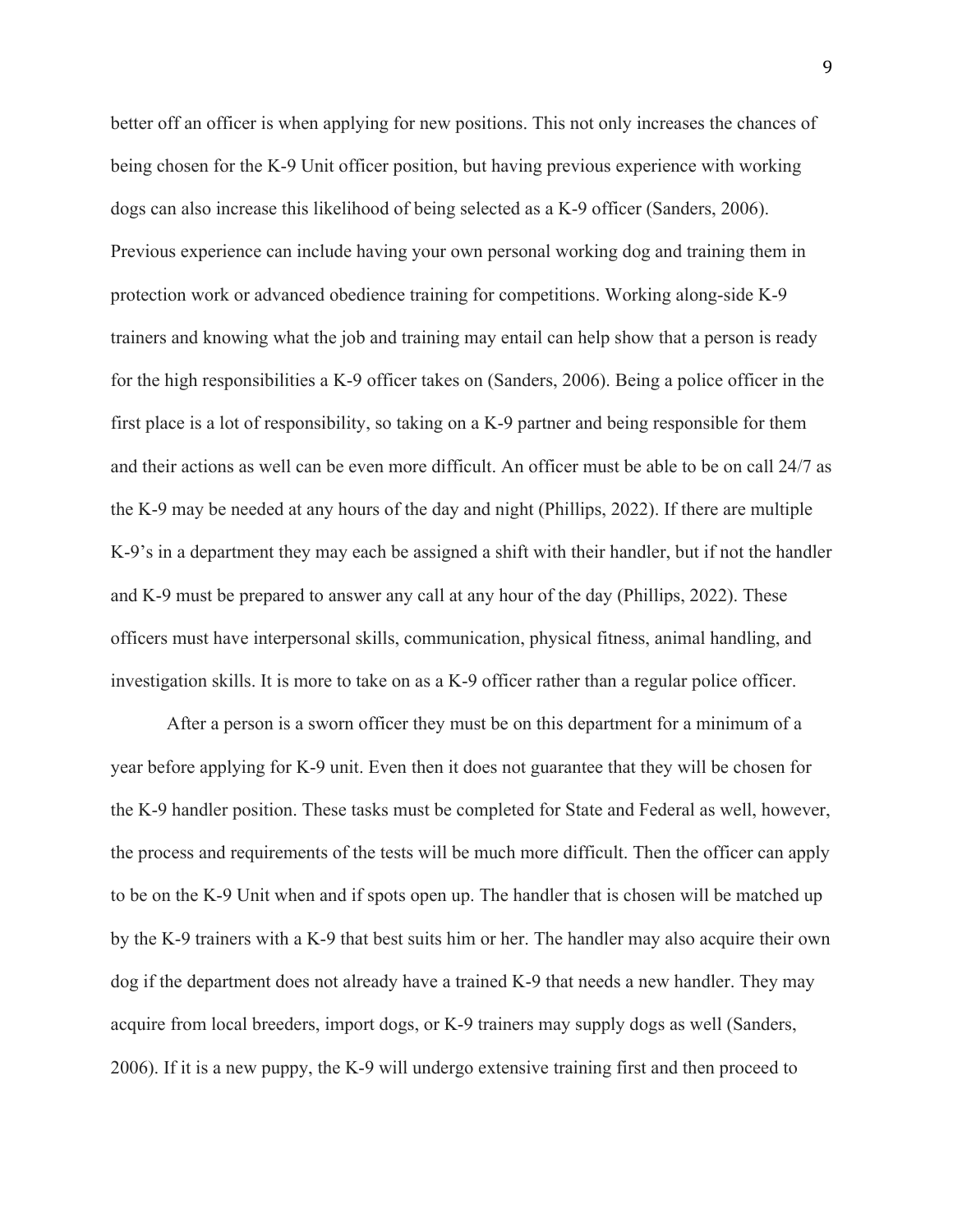train with the handler as well so the K-9 and handler are acquainted well. It is important that the officer and K-9 are compatible. Some K-9's are able to go home with the officer and are not, depending on the temperament of the dog and how well they would be in a home life or not. Some dogs cannot separate work life and home life and would stay in the police dog kennels and be taken care of there until their handler picks them up for duty. If there is already a canine for the department and a handler is no longer able to be part of the K-9 Unit, whether it be from retirement or some other scenario, then a new handler is chosen to work with the canine.

The career path of becoming a K-9 unit handler is not for the weak. Training the dogs can become very dangerous and you must be prepared to receive a few scars and scratches as the dogs can be unpredictable while training (Sanders, 2006). In Sander's (2006) article he wrote how the handlers kept a "stitch count" to mark dog bite injuries during the training cycle. The officer must consider the needs of the canine as well. Becoming partners with a canine requires an intense amount of structure. The canine must keep up with its training so it may be able to perform their tasks with ease and guarantee. This is of the utmost importance because continuing to train outside of work not only ensures the canine will perform their duties with ease and least amount of mistakes, but helps to create a stronger bond between the canine and handler. This is one of the most important things to have between the canine and handler as the handler wants to be able to trust the canine and their actions, and the canine will perform their best when they trust their handler as well (Harris, 2016). The canine may have more than one task to perform while on the job and it is the handler's job to keep this canine fit for their tasks. The canine may be a detection K-9, patrol K-9, or even be able to perform both jobs.

The salary of a K-9 officer can range depending on how long the officer is on the job. This range can be between 46,871 dollars, and 67,719 dollars per year (Phillips, 2022). These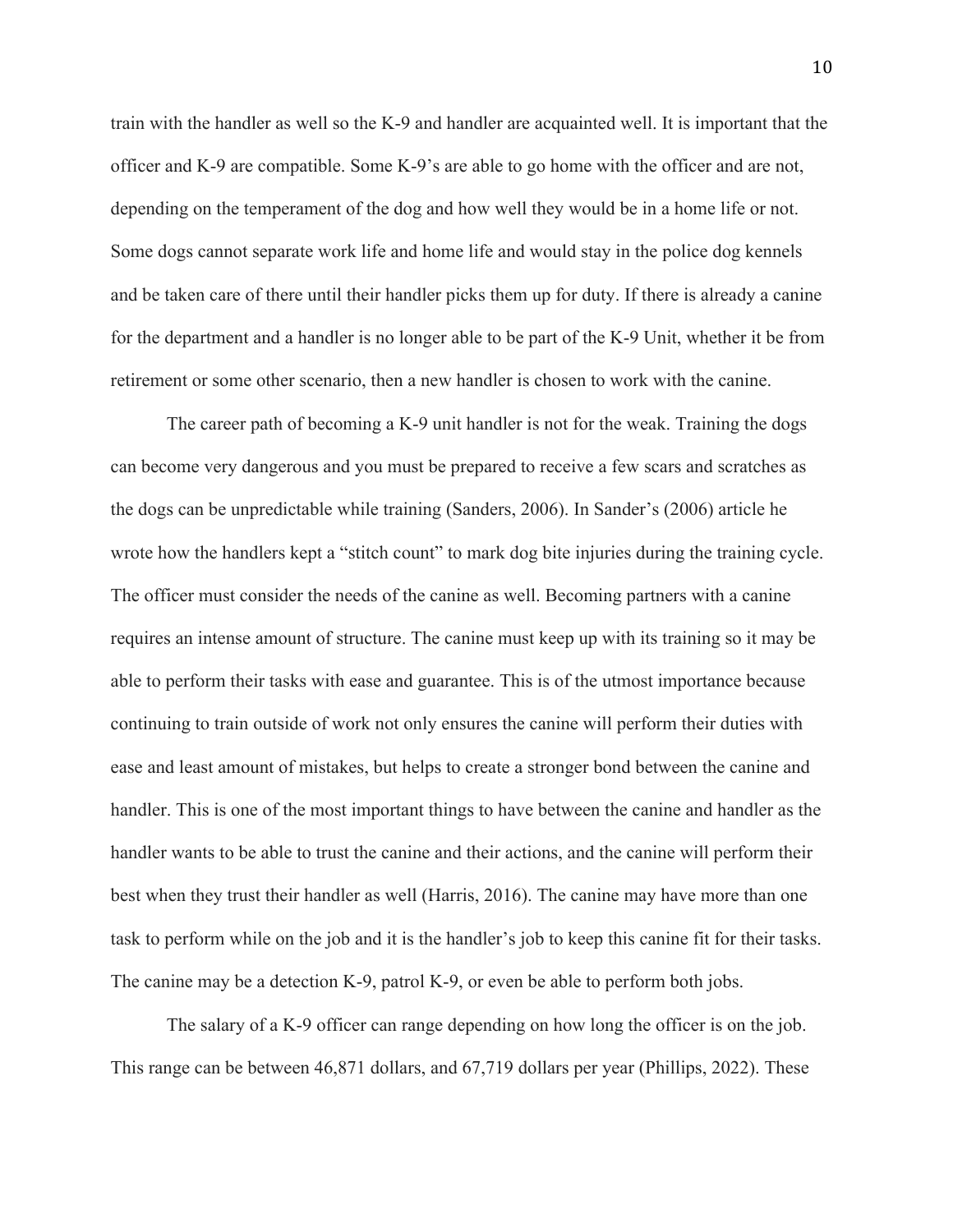handlers have the same benefits as any police officer, except that they get a very loyal companion and partner added to the list. The benefits and pay will depend on what department the officers are on as well. Thus meaning, the benefits and pay for local and state positions will be different within their state as well as what state they are located in. The federal positions however are consistent and both pay and benefits depend on how long you are on their K-9 Unit and which federal department a person is a part of.

The opportunities for promotion and career advancement include being a K-9 Officer and moving to different levels of K-9 Officer, such as state and federal. Typically, departments have very few K-9 Units and will use state and federal K-9's to assist local departments if they do not have K-9's themselves. State and federal departments will take their own tasks and calls first as well and make the local departments wait if their K-9's are being used already. Being a handler for a department could open doors to become a trainer for future handlers and K-9 officers, or to be a K-9 officer anywhere in the United States because of previous experience. Becoming a K-9 unit trainer could also give the opportunity to go on the business and management side of the job and promote benefits of having a K-9 Unit to local departments, convincing them to have their own K-9's rather than waiting for the state or federal departments to deploy their units.

The officer can also enhance their resume and their dog's resume by entering their dog in competitions such as Schutzhund, and winning titles. Schutzhund is an obedience-based training and has been found to reduce the amount of bites on a canine, which could help police K-9s when patrolling (Mesloh, 2007). Entering the K-9 in Schutzhund competitions can create a stronger bond between the handler and K-9. This can also sharpen the tasks the dog must perform as well on the streets and make sure to keep up with training. This is very important so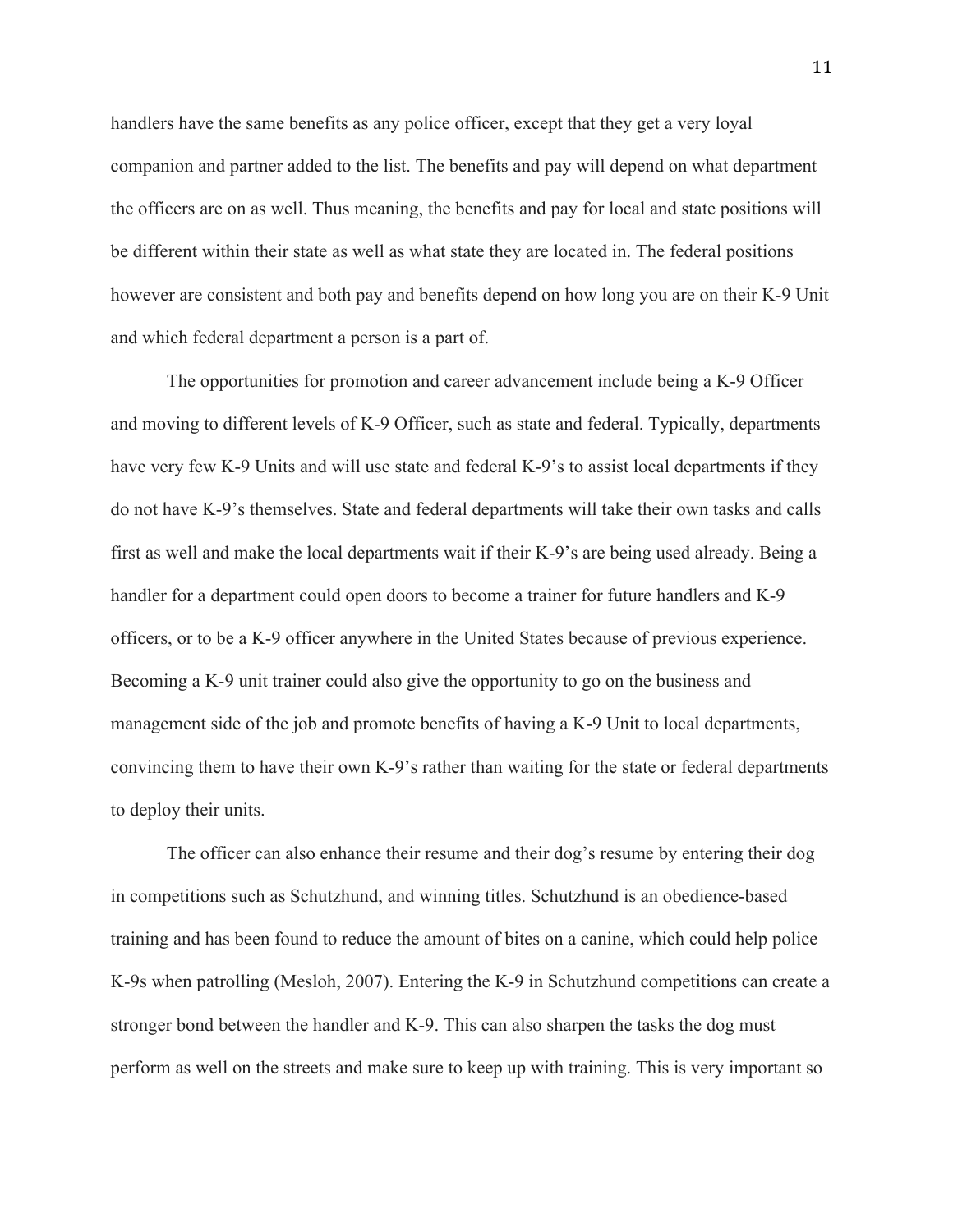there are no mistakes that happen while on the job. It is important for the K-9 to have that impulse control so they do not go right for a bite and use lethal force unless instructed to do so (Mesloh, 2007).

### **Current Policies and Issues**

Over the course of history canines have been utilized to assist in wars, hunting, and guarding. However, some citizens believe canines should not be utilized to aid law enforcement, arguing it is unethical to utilize canines to perform tasks to aid in the war on crime. One argument consists of how using drug detection K-9s impedes on privacy rights as the dog can detect illegal substances before the officer sees the substance itself (Beato, 2011). Another argument against patrol K-9s includes how officers utilize these dogs as a lethal force when there is no need for the dog to perform a bite (Shiavone, 2019). On the other hand some believe it is unethical to use animals to do our own bidding and put them into dangerous situations. However, over the years training has developed and revamped in order to make sure the canines and handlers are updated on the best training methods that work best for both canine and handler. The positive reinforcement method has been utilized more in today's day in age and proven more effective in the canine's performance than any negative reinforcement training (Alexander et al., 2011). The training is so extensive and important, but during this process is whether they find out if the canine will be a good candidate for law enforcement duties. The puppies that show enough drive and want to work become "police prospects." These puppies are then taken into an intensive training program. The dogs who do not show enough "drive" are typically given to families looking for a high-energy pet (Sanders, 2006). Even though the canine may not be a good police dog, does not mean the dog will not need as much mental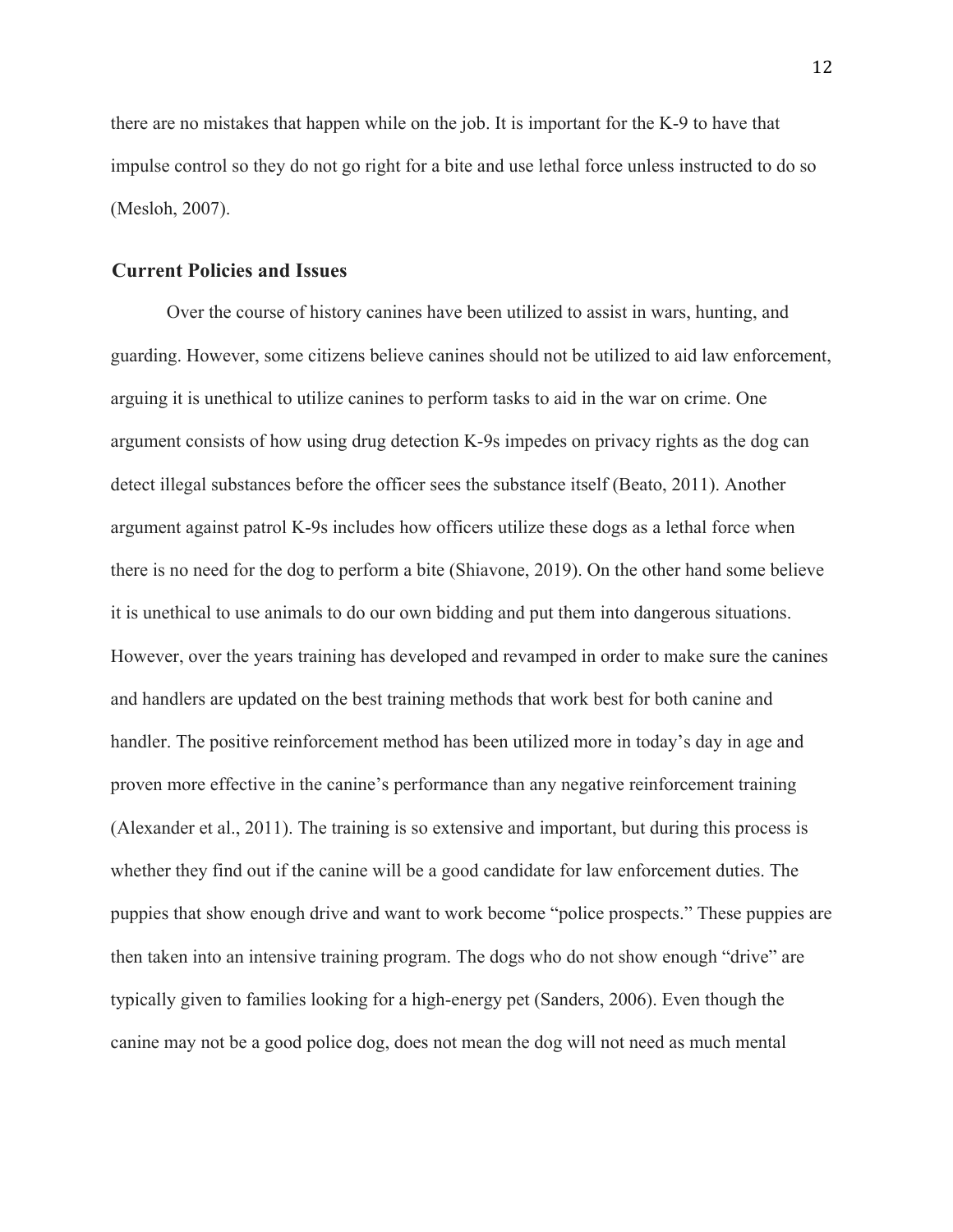stimulation and physical exercise as well. The dog would be placed with a family who is ready to take on such a canine.

The canines will be tested on their tasks needed to be performed for the job and if they do not meet the requirements and keep the drive then they are let go and no longer a prospect (Fox, 2015). In order to ensure that the animals on the police force are taken care of properly, congress passed an act in 2000 ensuring that "any person who willfully and maliciously harms any police animal, or attempts or conspires to do so" will be punished (Scheiner, 2001). The Federal Law Enforcement Animal Protection Act makes it so there is no cruelty done to any of the animals that aid in law enforcement. This act mainly talks about harm done to any law enforcement animal by criminals, but it is used against any persons who are cruel and harm the law enforcement animal (Scheiner, 2001). Many still believe that these canines are being forced to perform their jobs at the expense of their happiness, however the canines enjoy their jobs and the breeds chosen to be part of K-9 Unit are the breeds that have the high drive and ability to perform detection or patrol duties with ease. In order to ensure the canine enjoys their job, they undergo all of the training stages and pass their tests becoming a K-9 officer. If the canine does not want to work, it will not perform the tasks given to them (Sanders, 2006). As stated above, the canine will no longer be a police prospect and be given a home and live the pet life (Sanders, 2006).

Sanders (2004) wrote in their article how much the handlers must take care of their canines. The canines are treated with the utmost respect by all law enforcement, but especially their handlers. The handlers are chosen and paired with the right canine that fits each other to ensure the two will coexist and work incredibly well together. The better the handler and canine are paired, the more insurance there is that the handler will take good care of the canine. The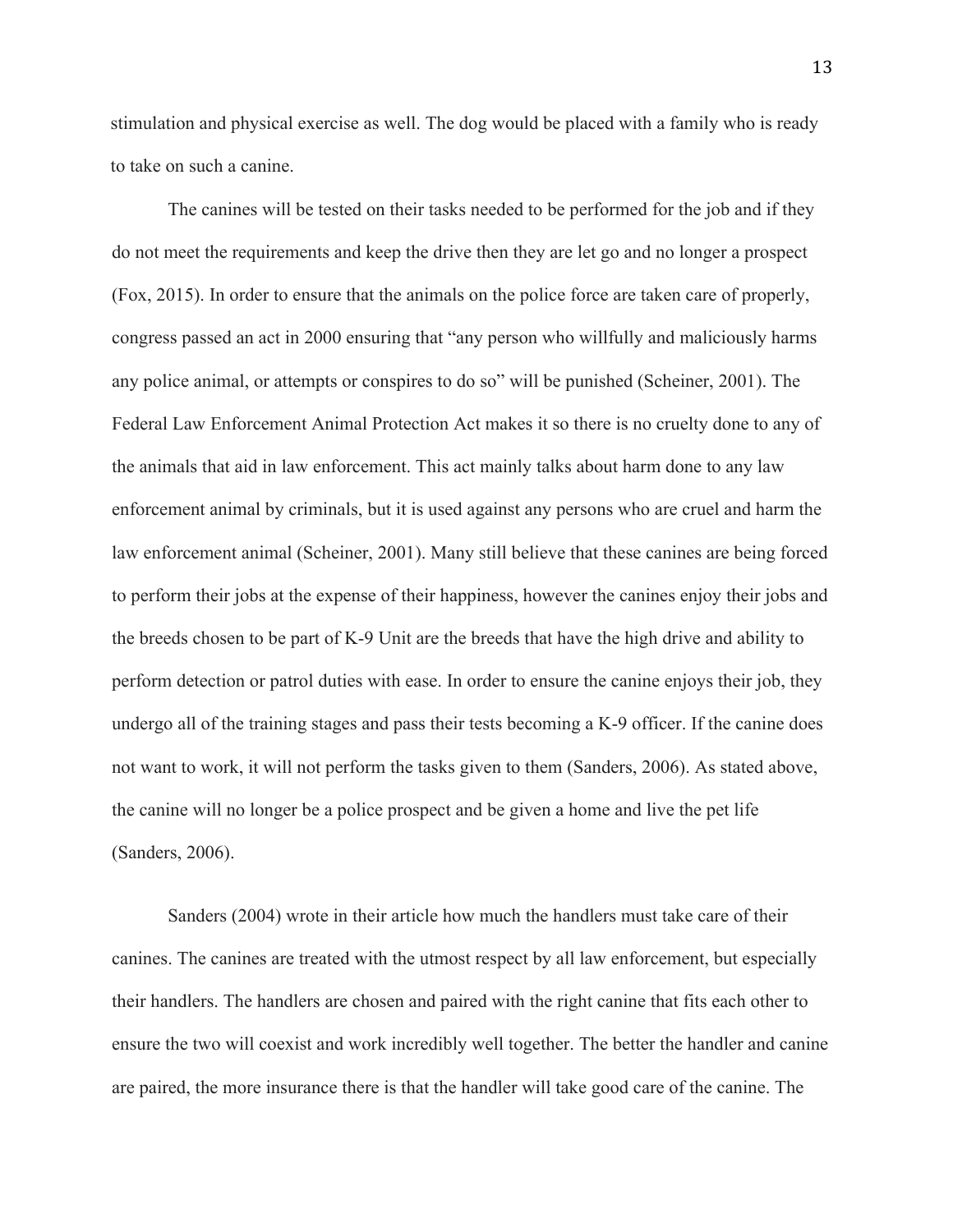handler must take care of their canine as they would their own family dog, but with even more care and respect as the canines are seen as police officers and are treated as such. The canines are sworn into a department just as an officer would be, giving them the respect and honor a normal officer would be given as well. The handler ensures the health of the canines, keeps up with the training, and most go home with their handlers and live with them and their families (Sanders, 2004). These canines are to be protected and entrusted to be taken well care of by the handler they are matched up with. Sanders discusses how he observed the trainer and handlers talk to and about the canine while training stating it was like a "dog-as-child orientation in the training program" (Sanders, 2006). The way the handlers talk to and treat their K-9s have a child and parent like relationship. One trainer even stated, "See the way he's looking at you? He's wondering what Dad wants him to do" (Sanders, 2006). This relationship can be seen within regular people and their pets, but important for the handler and canine to have this type of relationship in order to work well together. This also can show the public how canines are treated like part of the family of these handlers.

In Scheiner's (2004) article, he states that "until society recognizes that all sentient beings, not just humans, should be free from exploitation, many police canines will continue to be 'sacrificed.'" What he means by this is, if those in society who do not believe the canine are a true officer and do not respect them as part of law enforcement, then there will be more deaths of canines to continue when fighting law enforcement. Making sure society sees the K9s as sworn and respected officers, more laws have been passed to ensure this. The Federal Law Enforcement Animal Protection Act (2000), and the Nero's Law (2022) have been put in place giving these law enforcement animals more rights. Nero's Law started based on a handler, Officer Gannon and his K-9 Nero. Officer Gannon was shot and killed while serving a warrant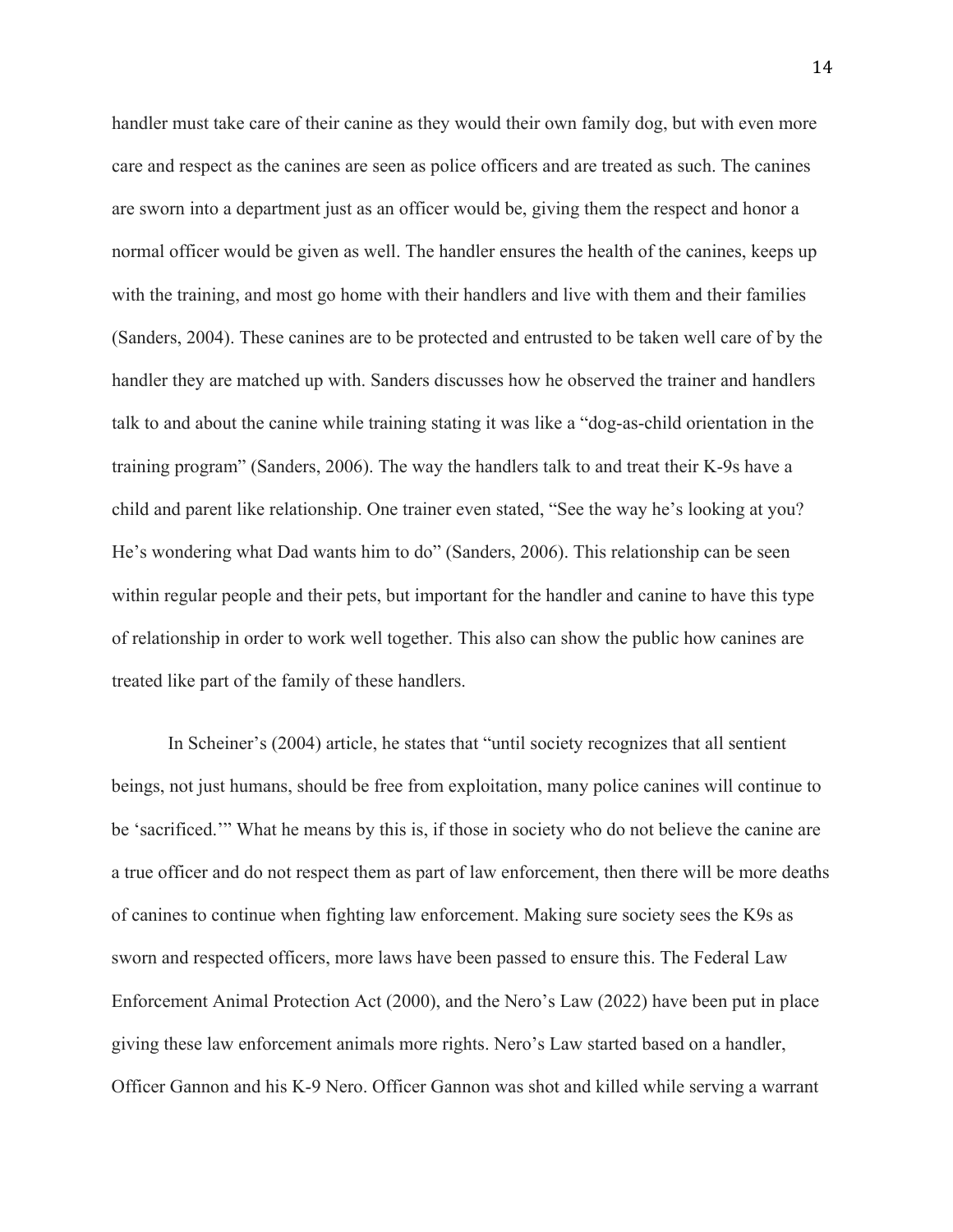and his Belgian Malinois, K-9 Nero, was shot in the face and a bullet lodged in his shoulder. The canine was not allowed to be treated by EMT's and was taken to the animal hospital as Massachusetts previous law prohibited any medical attention to animals. This incident happened in 2018, and Nero's Law was passed in 2022. Passing more laws protecting the canines helps to show how much law enforcement and the government cares about their four-legged officers. The canines assist law enforcement very bravely to catch these criminals and take them off of the streets just as any other officer. Canines can be awarded with medals just as any military or police officer would be for any heroic actions. Medals such as the Purple Heart can be awarded to a canine just as if they were an officer. If a person has the opportunity to watch these canines do their training, they can see just how much the canines enjoy performing their jobs well. These canines that fall in the line of duty get a similar ceremonial funeral just as any other officer would (Schiavone, 2019).

The citizens who argue whether it is ethical to use canines in aiding law enforcement should look at the benefits they have brought to the war on crime. These canines help to keep their district and even others as safe as possible. Looking at Schiavone's (2019) discussion of K-9 Rocco, the officers survived the attacks from suspect Mr. Rush because Rocco gave them time to apprehend the suspect who was wielding a knife. Mr. Rush ended up stabbing K-9 Rocco, his handler, and two other officers before being apprehended. This unfortunately led to K-9 Rocco's death, but the officer's on scene with K-9 Rocco survived including his handler (2019). Rocco made it possible for those officers to go home that day and helped to take down a criminal.

Past court cases have been brought up to discuss the debate of the usage of police K-9's. There have been court cases that rule what is legal for K-9's and whether law enforcement has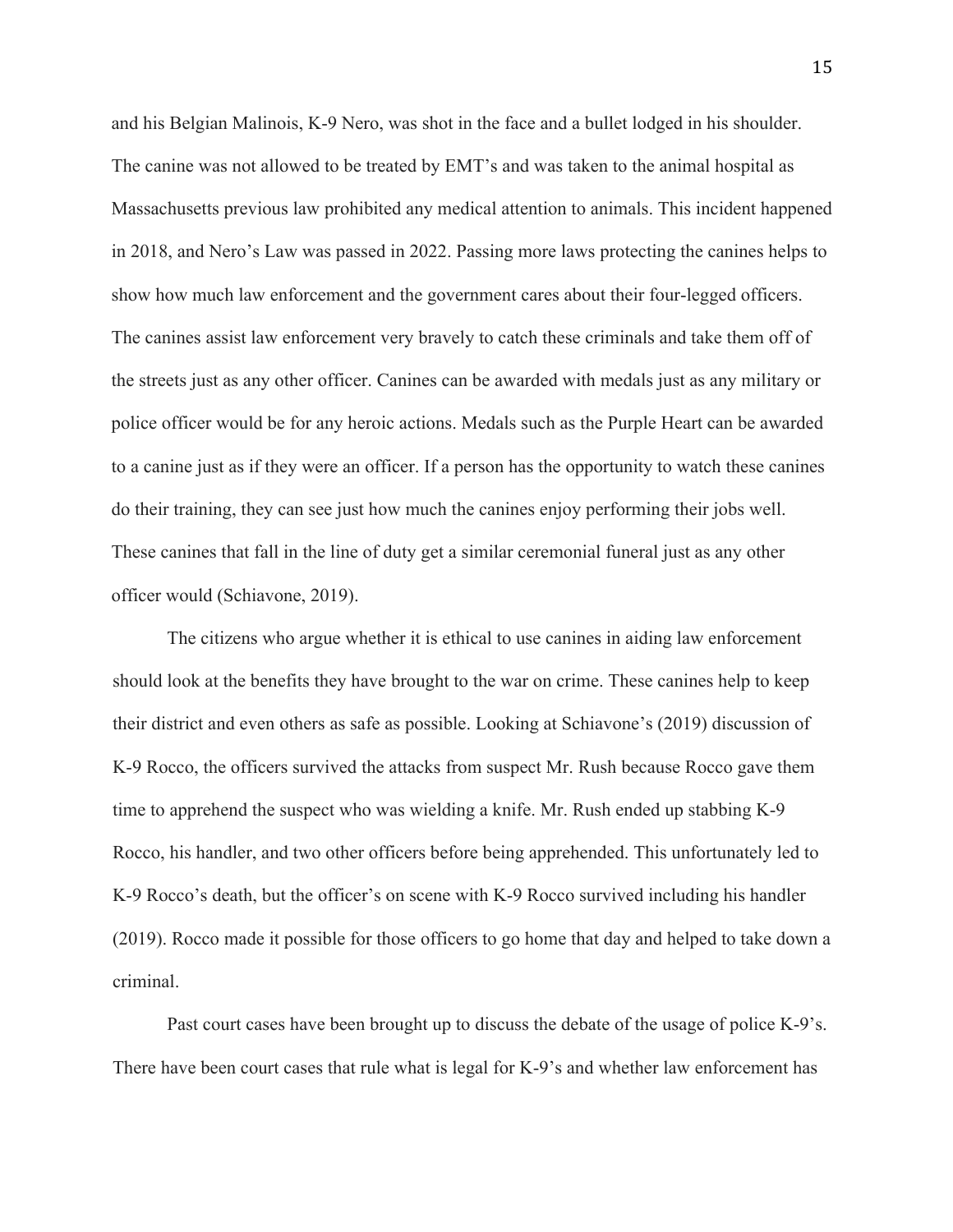utilized them for unnecessary means. In a 2005 court case, *Illinois v. Caballes*, it was ruled that a canine sniff for narcotics at a traffic stop was not a search, even when there was no reasonable cause for suspicion (Beato, 2011). This court case made the rule so any detection from a canine at traffic stops does not count as a search. This is important in order to ensure the person's privacy rights are not being impeded on. The officer must have probable cause before releasing the K-9 for a legal search. In *United States v. Gonzalez-Acosta the Court of Appeals for the Tenth Circuit* (1993) denied the defense access for a drug detection dog's training records, veterinary records, alert reports, and other miscellaneous documents. The defendant wanted documents to review in a court case against them, whereas the court did not see it reasonable. This was due to the fact that the records of the canine before the canine was sworn and passed all of their tests was not relevant (Bulzomi, 2000). The court allowed the defense to review limited records because the dog was certified before the event had occurred (Bulzomi, 2000). The defendant was found guilty because there was no doubt the canine had alerted the drugs correctly. This case is important because it shows a multitude of things. One would be that the canine is being treated the same as an officer would be in court, this meaning the records before the canine became a sworn officer and received its certification weren't relevant would be just as any previous records before becoming a sworn officer would be irrelevant when dealing with court cases. This also shows how the canine yet again has helped take another criminal off of the streets making their city a safer place, one person at a time.

In the court case *United States v. Navarro (*2015), the defendant claimed that the calling and use of a drug detection dog upon a motor vehicle stop was unconstitutional even though the dog alerted cocaine at the driver's door. The defendant claimed it was unconstitutional based on they had no probable cause to stop and perform a drug search on the car. The court of appeals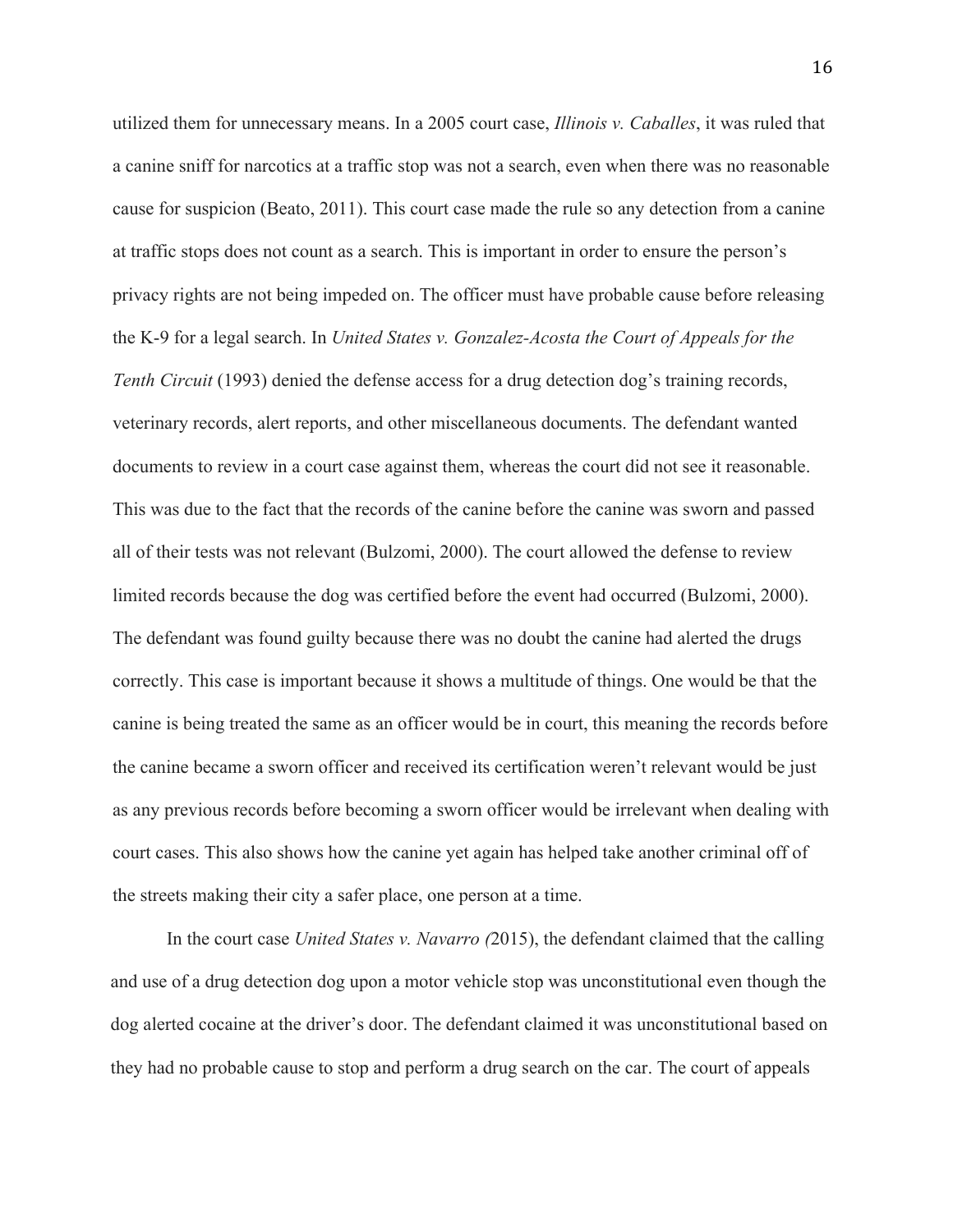did not agree based on the tip the officers received of Navarro's possible possession of contraband (Bulzomi, 2000). This is important because the officer would not have been able to search the car without a warrant if he did not have the drug detection dog at hand and possibly lose Nazarro after the fact. Nazarro could have gotten away, except the detection K-9 prevented this by alerting the hidden cocaine. The next court case *Romo v. Champion* (1995), holds that if a vehicle is otherwise lawfully detained, consent is not required for a canine sniff, even absent any reasonable suspicion (Bulzomi, 2000). As it is difficult to rule in court what is a legal search by a detection dog, it is important to have these court cases so officers can assist in taking criminals off the streets the right way so they are not let go if they appeal in court. As detection K-9's can detect even while at home on an afternoon walk off duty, it is important to follow the rules while having a K-9.

One benefit of having a canine on the force is that citizens these days will fight for all animals and put them before themselves in most cases. Having a K-9 unit and announcing on social media may entice the public to want to see the K-9 at work and create a better bond with law enforcement if they held public seminars to show demonstrations of the K-9. As there are benefits, there are also risks to take into consideration when launching a K-9 unit. A risk could be that the dog is unpredictable, as highly trained as a K-9 is, they are still a dog and can be unpredictable Sanders (2004) had found in his research. It is difficult to overcome the unpredictability of a canine as they are animals at heart, but extensive training and exposure can help reduce the unpredictability's (Sanders, 2006). The department does not need to be a big agency either in order to have a K-9 Unit. As Rooney (2013), proposes the purpose of the canine unit is to enhance the officer's ability to deter and or prevent crime and illegal activity. He also makes claims from other psychological research done that having a K-9 vehicle patrolling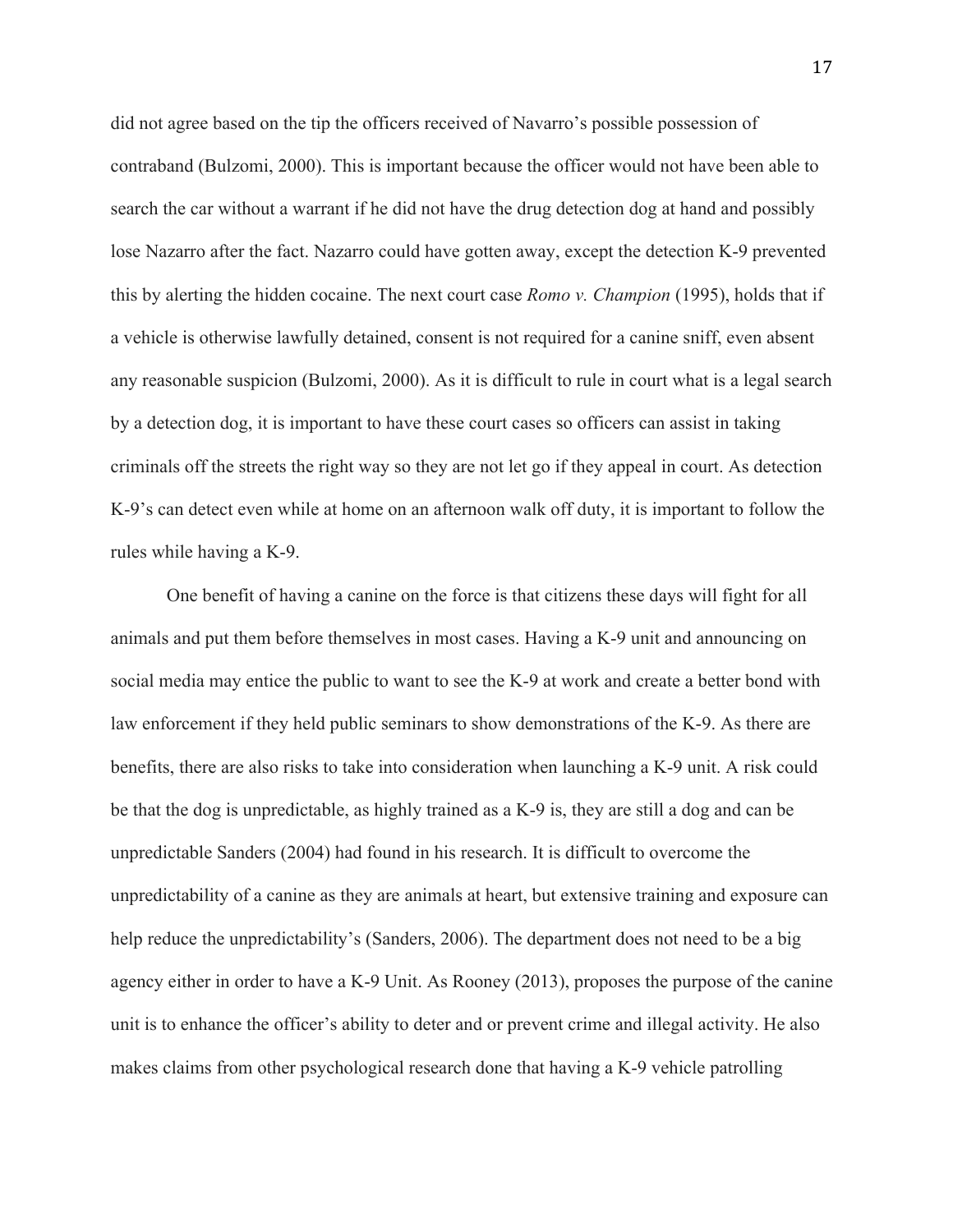makes a big statement that the department intends to deter crime(Rooney, 2013). As having a K-9 Unit can be costly, the longer lasting benefits of keeping the officers safe, giving the appearance that there will be more efforts to deter crime, and being able to put more people behind bars, are all worth it in the end. There are too many benefits of having a K-9 Unit not to invest in one as well.

#### Solutions

Some solutions to the concerns of cruelty being done to the dogs could be to have open events for citizens to watch the dogs perform their training tasks. Having events such as this can help to show how much these canines love to perform their jobs. Not many citizens are able to see the training and watch how the canine works in the field as typically it is blocked off when they are performing their duties live on actual calls where they are needed. If the department hosted events that show their K-9 units off then the citizens could see just how much the handler and canine work well together and trust each other to perform their best while on the job.

Another solution would be to inform citizens of the process and extensive training done in order for a canine to become a K-9 officer. As a handler stated to Sanders (2006), "People's lives depend on these dogs. It's not like you're training 'fluffy' to be a house pet." The handler was talking about the amount of training and importance obedience has when training a K-9. The extensive and constant amount of training done can be the difference to whether an officer or even suspect may live with the canine on the job. As the job can be dangerous especially within the training period of the dog, it may be hard for those to be able to come watch the dogs train or put a strain on the handlers who are training with their dog as well. Having one show day towards the end of the training process could be helpful as it is a little more safe as the dogs would be more trained rather than in the beginning (Sanders, 2006). Making slideshows and or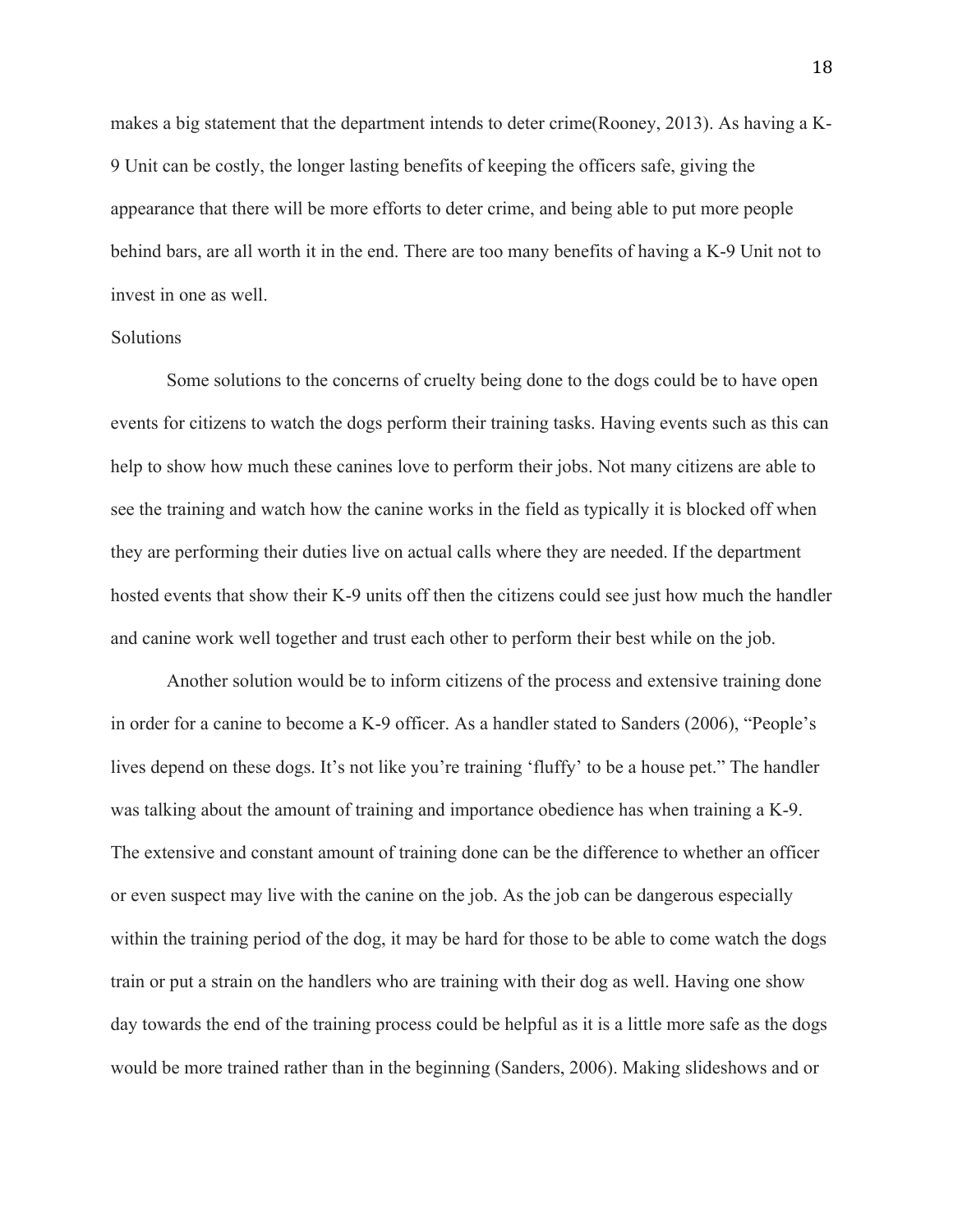presentations to show the process in which the canines are being trained and answer any audience's questions can also ease any suspicions and allegations that the canines are being forced into their job or abused in the process.

There are no guarantees of changing the way people think, however educating them on the subject to show how well the dogs are treated and how much they enjoy their job can possibly persuade them. Another issue that can come into play with this are the expenses of the unit itself. These units are very costly given the department must pay for the canine, the training that comes along with it, new cruisers with a crate and extras for the canine in the cruiser, and the care that must be arranged for the canine. Not only can the unit itself be expensive, but to keep up with the training techniques and types of breeds being utilized can be a problem down the line when thinking about making a K-9 unit for the department.

The care that must be arranged includes yearly vet check ups, if something seems wrong with the K-9 then any vet appointments, surgeries, or emergency care the canine might need covered when injured on the job. These appointments can cost thousands of dollars depending on what happens during the K-9's career. The department must be able to afford another cruiser that has the right equipment for the canine and handler to utilize during their shifts. There must be a cage in the back for the canine to be, water and food bowls, a fan and or working air conditioner and heat in the car. According to research done by Minton (2008) on Texas departments and the costs of their K-9 units, the cost average of all the departments was \$5,541 per team. This seems pricey, but the cost will continue to go down once the department has the correct equipment for the K-9 after starting the unit up. They will have equipment from the first K-9's ready for the next (2008). The dog and the training are what makes this unit pricey, depending on where the department gets its canine can determine some of the cost. Not all dogs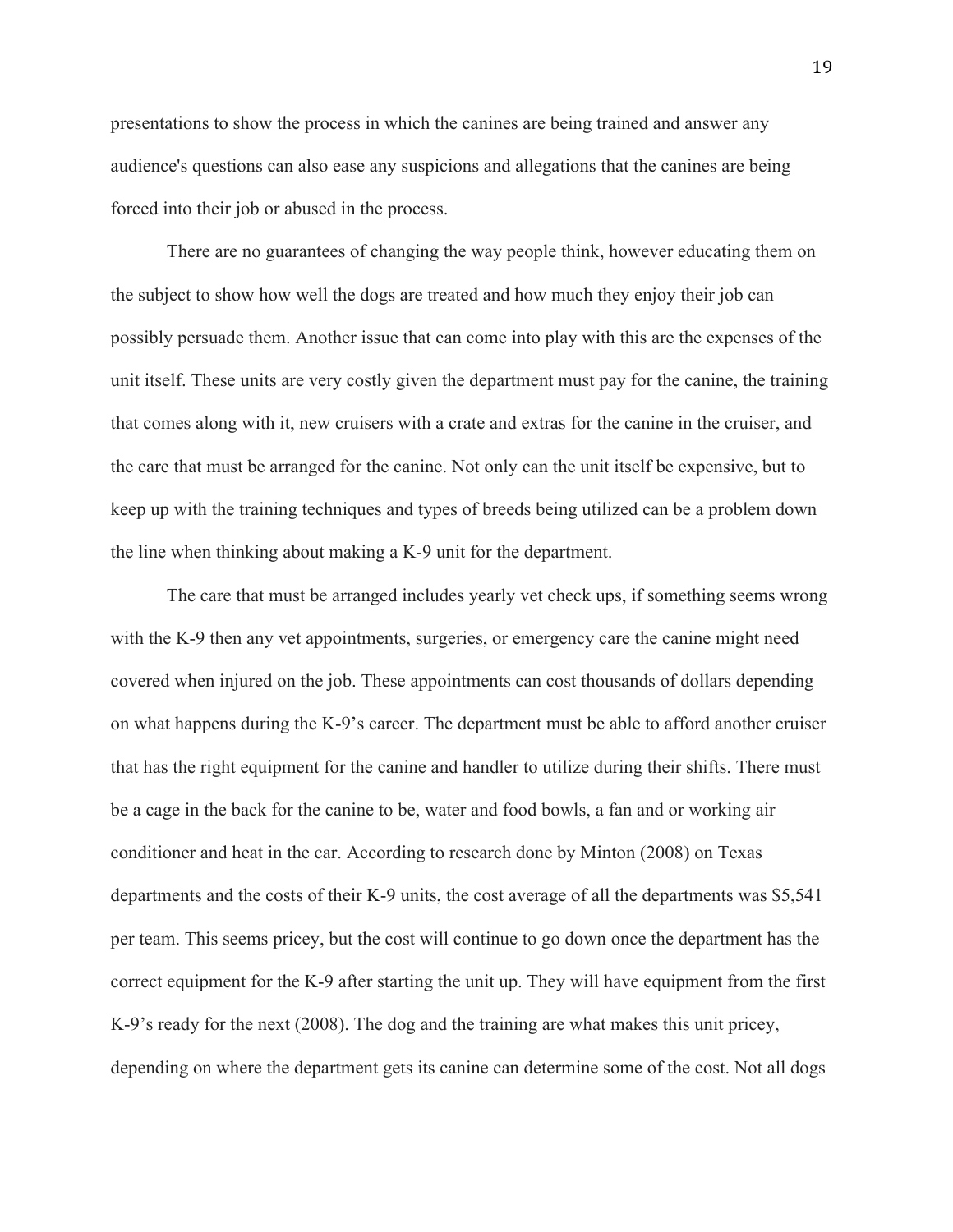are imported and many have exquisite working lines within the United States itself to contact (Sanders, 2006). This can help to keep the cost down, or if they find someone who has a very high drive canine that does not suit the pet life will sometimes be donated to K-9 trainers as well. The department can move costs around as well and reduce the number of body worn cameras or new cruisers for example, in order to fund for a K-9 unit that would prove most helpful instead of calling in and waiting for other departments to send their K-9 unit out to where it is needed and have to pay for that.

There is always the problem of what breed is best suited for law enforcement work. As discussed earlier there are many different types of breeds utilized in police departments, more so what is available to the department. Breeds such as German Shepherds, Labrador Retrievers, Belgian Malinois, Dutch Shepherds, and any hound type of breed are most commonly used (Handy et al., 1961). This is because these dogs have herding and hunting drives to them that best suit them for law enforcement jobs (Sanders, 2006). The breed that has been mostly used for decades as aids in war and law enforcement are the German Shepherds, as they have a high drive but also good temperament to them as well (Handy et al., 1961). As the breeds utilized and changed throughout the years it can affect how the dogs are trained as well. Some may need more training than others as some breeds have different learning capacities. The Belgian Malinois has become a popular breed utilized in the military and law enforcement as the drive of these dogs is unmatched. Some might say they have too much drive, which in this case those dogs are not suitable for law enforcement as they can be too unpredictable (Sanders, 2006). However, the Belgian, like the German, are eager to please their "masters," hence making them one of the easiest breeds to train. This is why they became popular in law enforcement and the military as patrol or dual purpose K-9s. Other breeds may take a little more time and effort into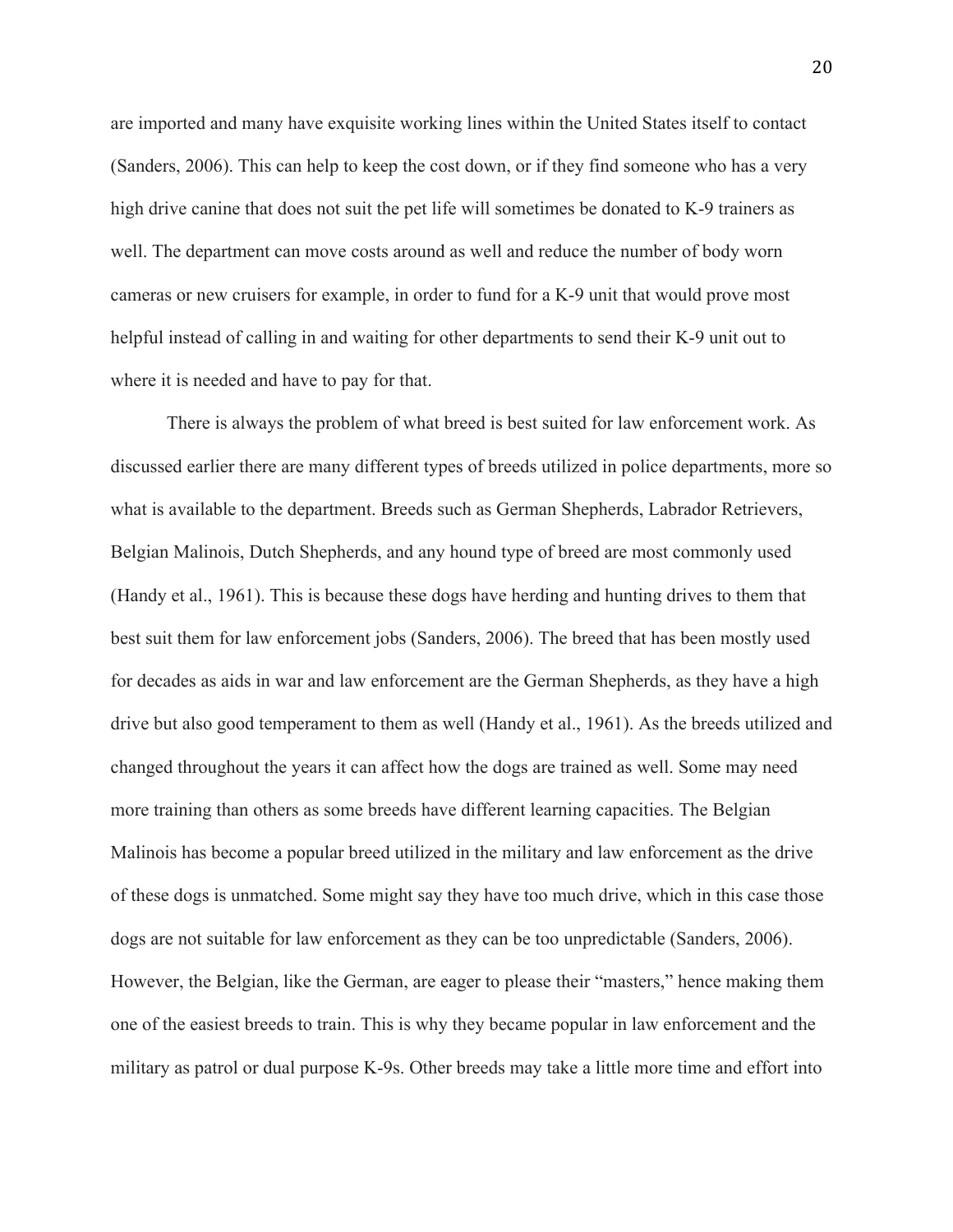their training depending on how easily trainable their breeds are. As breeds may change, it can cause changes to training to happen as well. Training itself constantly changes and updates as well to find what best works when training the canines to become K-9s. It was found in changes of training over the years that positive reinforcement training was more effective in dog responses and learning rather than compulsive training (Alexander et al., 2011). Compulsive training was done by stressing the dog out in order to get the reaction they wanted, however this was not as effective as the positive reinforcement trainings (Alexander et al., 2011). In order to exploit which breeds are best fit for these types of jobs, I believe there should be testing with other breeds to see which one truly fits the position of K-9 officer. As the German shepherd has been the face of police K-9s all around, having more breeds participate and given the chance may entice people to want to look into the K-9 unit more and support the use of K-9s in the force. This is because when people see their breed of dog on a cover or news somewhere they may talk about it with others and word will spread. This could also be beneficial to police departments and give them the opportunity to show the differences in departments so society does not believe they are all one in the same. Other people who know the certain breed may be able to give more information on the breed as well and help training programs for K-9s to better understand how to change their training for these breeds to be utilized as well. Trainers going to conventions and traveling for competitions even can help to keep them updated on what better ways to train these canines to get the best results and have them pass to become K-9 unit dogs. These conventions have people who help to find better and more positive ways to improve the canines' performances while training, while using their natural instincts but not forcing them to do something they do not want to do.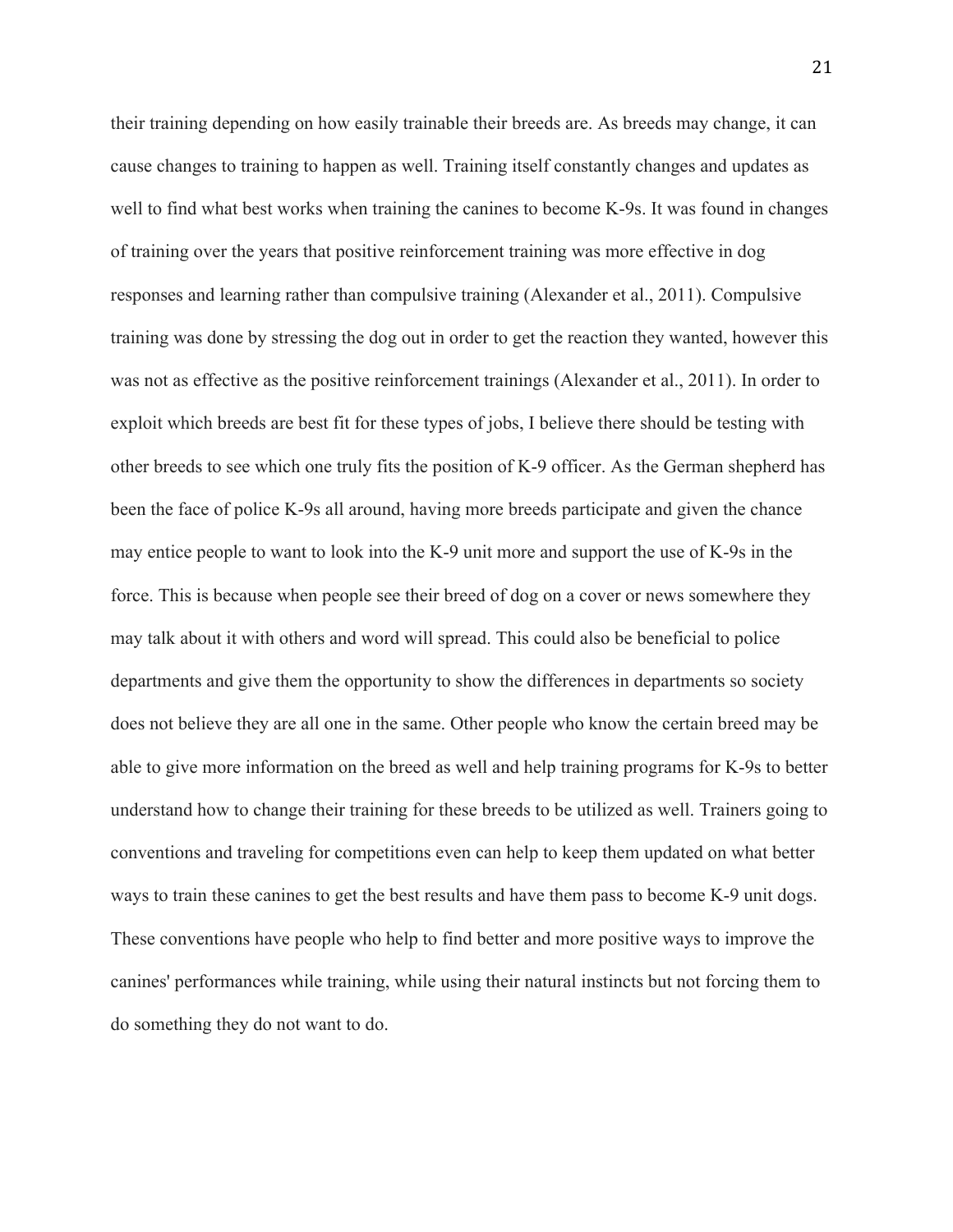## **Conclusion**

Knowing the concerns and controversy of using canines in aiding law enforcement can help to inform my future career in many ways. It can help to prepare me for any backlash that I may get for being part of the K-9 Unit and the canines are being forced into their job, and this way I can properly educate the person so they can learn how the dogs are being protected as true officers themselves. Having this knowledge can help me to understand the canines and help to educate myself on the matter more to understand the other side of the controversy as well. This shows me how others think and not everyone will be on the same page about something and how I have to be willing to explain and educate so they understand the other side of the controversy as well. The more knowledge passed on the more we can improve the way training is done and eliminate any suspicion that abuse is happening to make the K-9s perform their jobs. This way I could possibly bring any new ideas to the department of how to educate the public on K-9 unit and the use of the canine. If the department can educate their town then it could possibly even save the department for any backlash or anger towards them.

Educating others and being educated on the matter itself can help to bring light on the controversy. I hope it would eventually spread to other departments as well that have K-9 unit or are thinking of getting a K-9 unit as well but are afraid of the backlash they may get from citizens and animal rights activists. In the end it is important to make sure both handler and canine are safe on the job and are able to perform their best to help the war against crime. The knowledge of the unit and job are important to know before taking on these intense responsibilities. Knowing what the job entails beforehand can help better prepare a person for what is to come and be expected. This can aid in ensuring the person is right for the job as well.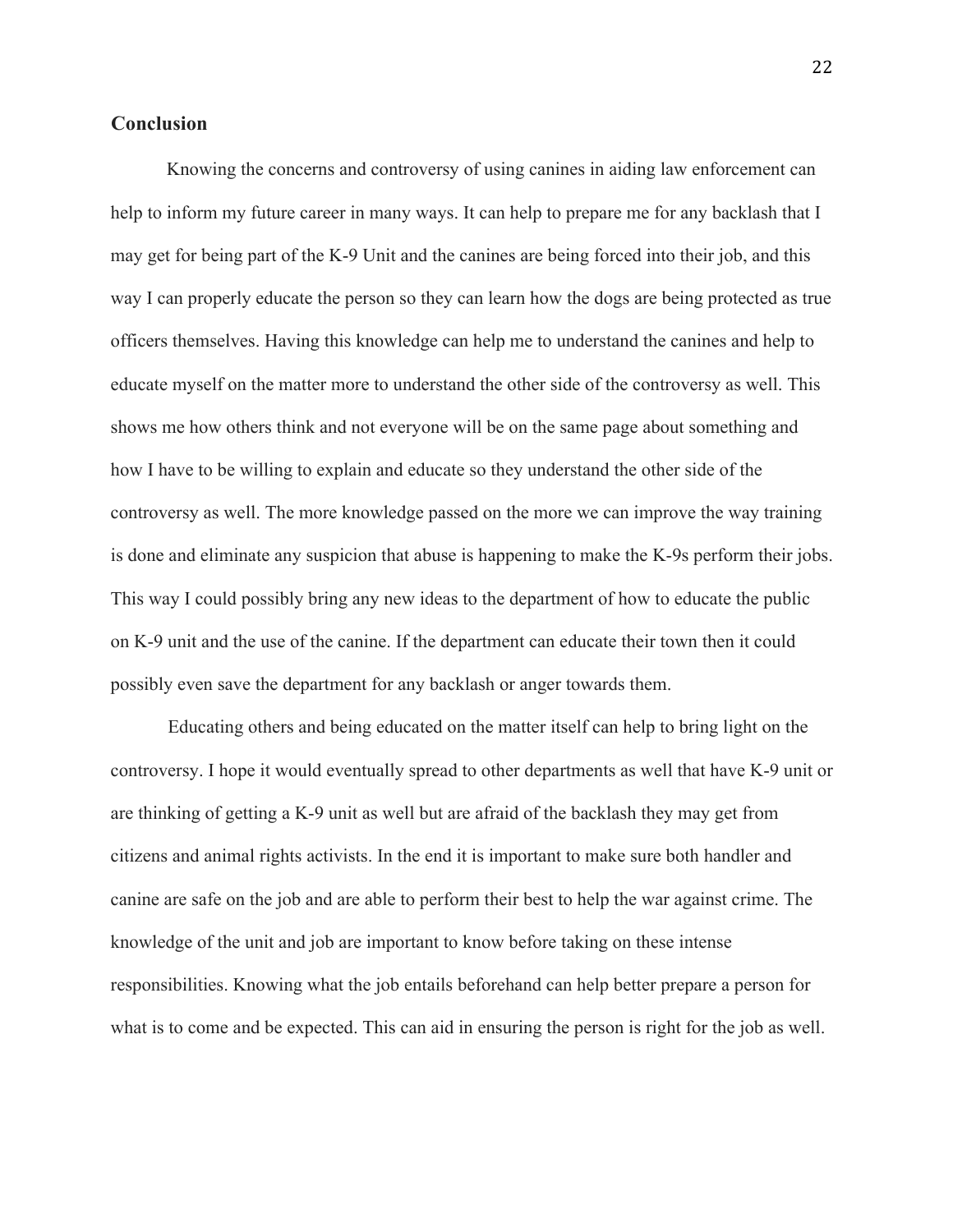If someone is not willing to take on the responsibilities of being a K-9 handler, then this job is not for them and it gives another person the opportunity to experience this amazing career.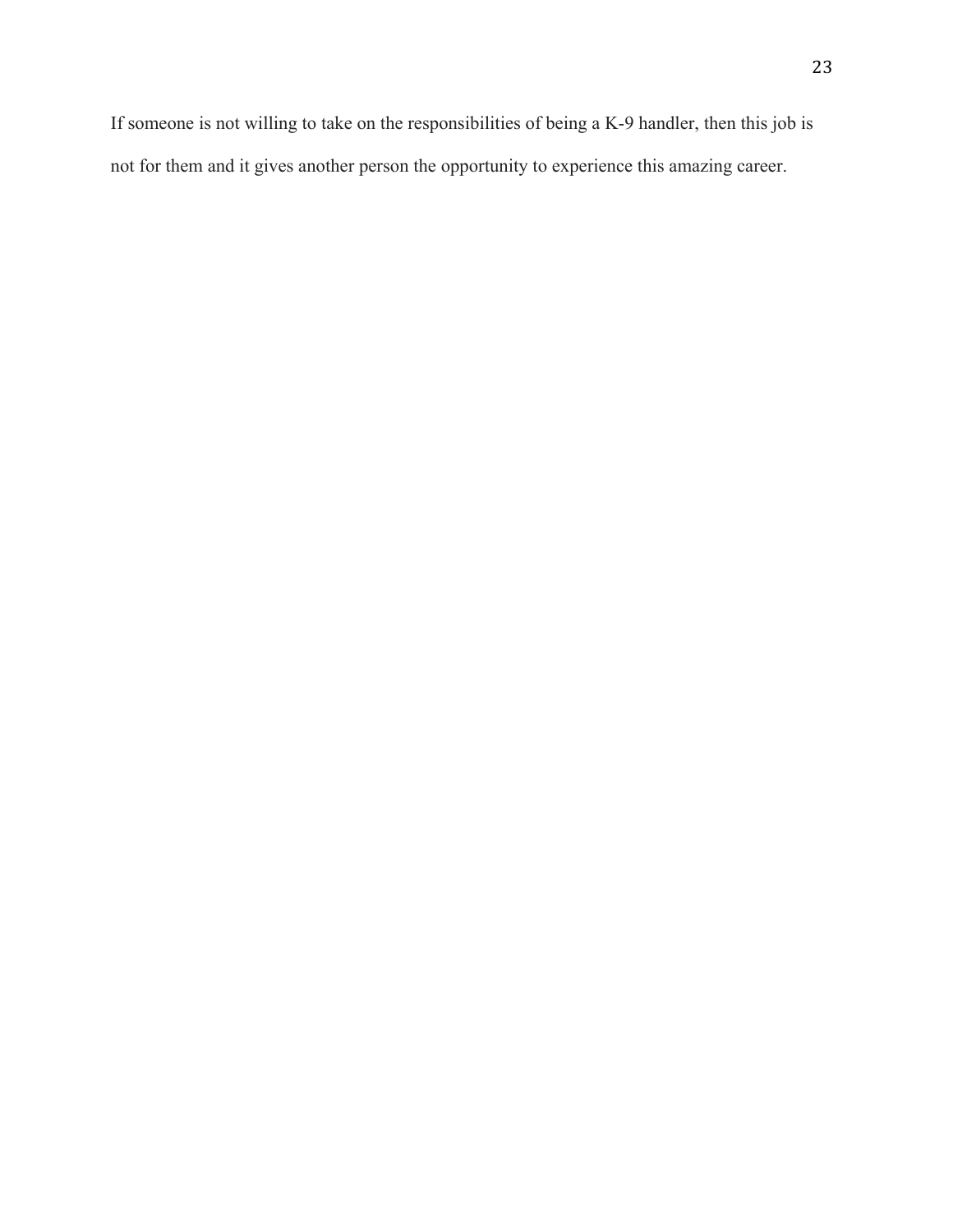## **References:**

Alexander, M. B., Friend, T., Haug, L. (2011). "Obedience training effects on search dog performance." Applied Animal Behavior Science. Volume 132, Issues 3–4. Pages 152-159. Ann L. Schiavone. (2019). *K-9 Catch-22*. "The Impossible Dilemma of Using Police Dogs on Apprehension of Suspects. Vol. 80, p. 613-668.

Burkhard Bilger. (2012). *The New Yorker*. "Beware of the Dogs."

Charlie, Mesloh. (2003). FBI Law Enforcement Bulletin. "Canines and Community Policing." Vol. 72, Issue 10, p. 14-18.

Charles F. Sloan (1955). *Journal of Criminal Law, Criminology & Police Science.* "Dogs in

War, Police Work, and on Patrol." Vol. 46 Issue 3, p. 385-395

Clinton R. Sanders. (2004). *Journal of Contemporary Ethnography*. "The Dog you Deserve." p. 148-172.

Gennifer, Furst. (2008). *Conference Papers -- American Society of Criminology*."The Unique Human Animal Relationship of Law Enforcement Officers Paired with Canines."

Greg, Beato. (2011). *Reason*. "The Mail's Best Friend." Vol. 42, Issue 10.

Jonathan K. Dorriety. (2005). *Criminal Justice Policy Review*. *Police Service Dogs in the Use-Of-Force Continuum*. Vol. 16. Issue 1, p 88-89.

Kevin Rooney. (2013). *Law Enforcement Management Institute of Texas*. "Implementing a Canine Division in a Small Agency."

Mark, Fox. (2015). *Police*. "From Canine to K-9." Vol. 39 Issue 3, p. 30-35.

Michael J. Bulzomi. (2000). *FBI Law Enforcement Bulletin*. "Drug Detection Dogs." Vol. 9, Issue 1, p. 27.

Phillips, H. (2022). "K-9 Officer Career Guide." *Criminal Justice Degree Schools*.